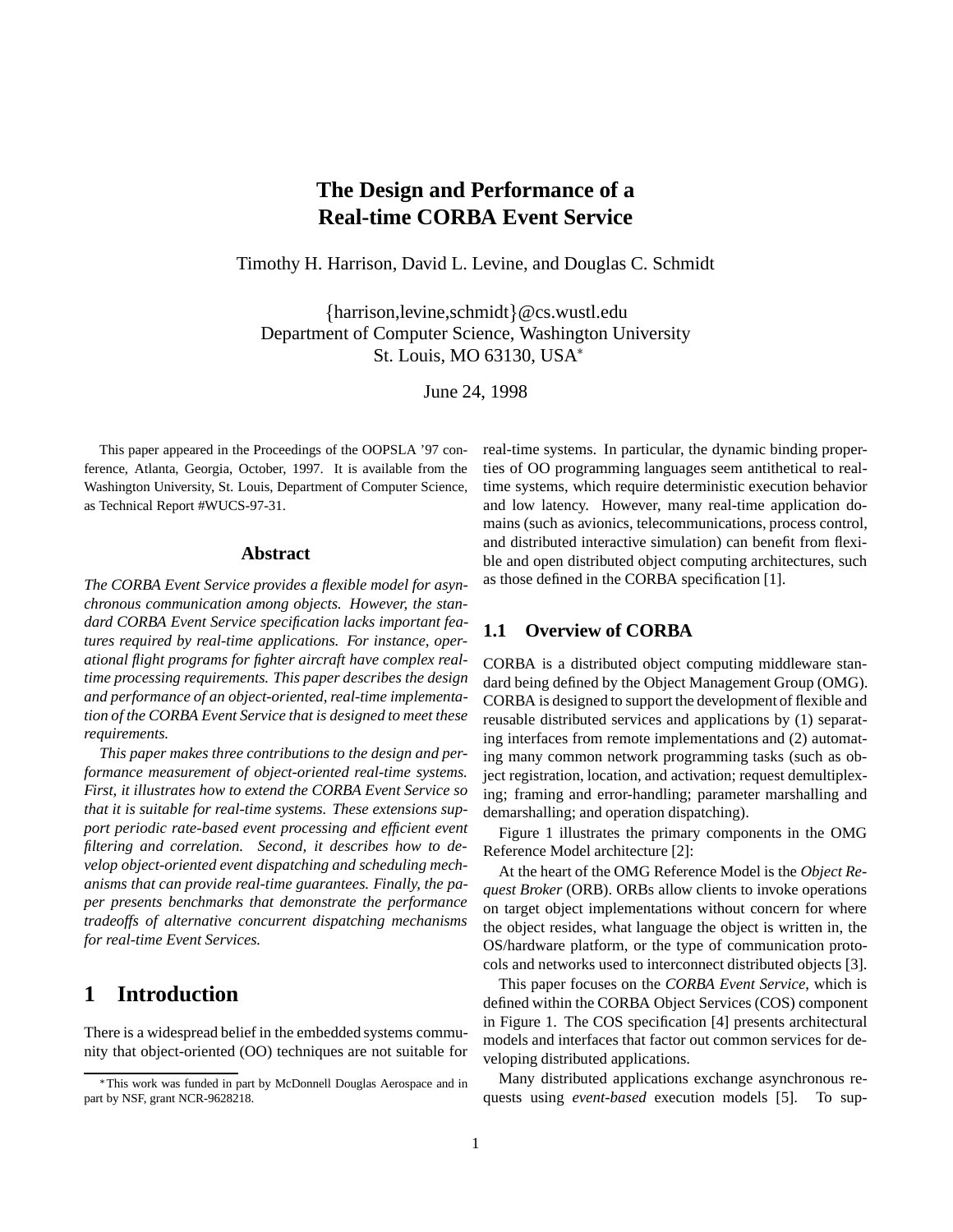

Figure 1: **OMG Reference Model Architecture.**

port these common use-cases, the CORBA Event Service defines **supplier** and **consumer** participants. Suppliers generate events and consumers process events received from suppliers. In addition, the CORBA Event Service defines an **Event Channel**, which is a mediator [6] that propagates events to consumers on behalf of suppliers.

The OMG Event Service model simplifies application software by allowing decoupled suppliers and consumers, asynchronous event delivery, and distributed group communication [7]. In theory, this model seems to address many common needs of event-based, real-time applications. In practice, however, the standard CORBA Event Service specification lacks other important features required by real-time applications such as *real-time event dispatching and scheduling*, *periodic event processing*, and *efficient event filtering and correlation mechanisms*.

To alleviate the limitations with the standard COS Event Service, we have developed a *Real-time Event Service* (RT Event Service) as part of the TAO project [3] at Washington University. TAO is a real-time ORB endsystem that provides end-to-end quality of service guarantees to applications by vertically integrating CORBA middleware with OS I/O subsystems, communication protocols, and network interfaces. Figure 2 illustrates the key architectural components in TAO and their relationship to the real-time Event Service.

TAO's RT Event Service augments the CORBA Event Service model by providing source-based and type-based filtering, event correlations, and real-time dispatching. To facilitate real-time scheduling (*e.g.*, rate monotonic [8]), TAO's RT Event Channels can be configured to support various strategies for priority-based event dispatching and preemption. This functionality is implemented using a real-time dispatching mechanism that coordinates with a system-wide real-time Scheduling Service.

TAO's RT Event Service runs on real-time OS platforms (*e.g.*, VxWorks and Solaris 2.x) that provide real-time scheduling guarantees to application threads. Windows NT also pro-



Figure 2: **TAO: An ORB Endsystem Architecture for High-Performance, Real-time CORBA.**

vides real-time threads, though it lacks certain features required for hard real-time systems [9].

#### **1.2 Related Work**

Conventional approaches to quality of service (QoS) enforcement have typically adopted existing solutions from the domain of real-time scheduling, [8], fair queuing in network routers [10], or OS support for continuous media applications [11]. In addition, there have been efforts to implement new concurrency mechanisms for real-time processing (such as the real-time threads of Mach [12] and real-time CPU scheduling priorities of Solaris [13]).

However, QoS research at the network and OS layers has not necessarily addressed key requirements and usage characteristics of distributed object computing middleware. For instance, research on QoS for network infrastructure has focused largely on policies for allocating bandwidth on a perconnection basis. Likewise, research on real-time operating systems has focused largely on avoiding priority inversions and non-determinism in synchronization and scheduling mechanisms. In contrast, the programming model for developers of OO middleware focuses on invoking remote operations on distributed objects. Determining how to map the results from the network and OS layers to OO middleware is a major focus of our research.

There are several commercial CORBA-compliant Event Service implementations available from multiple vendors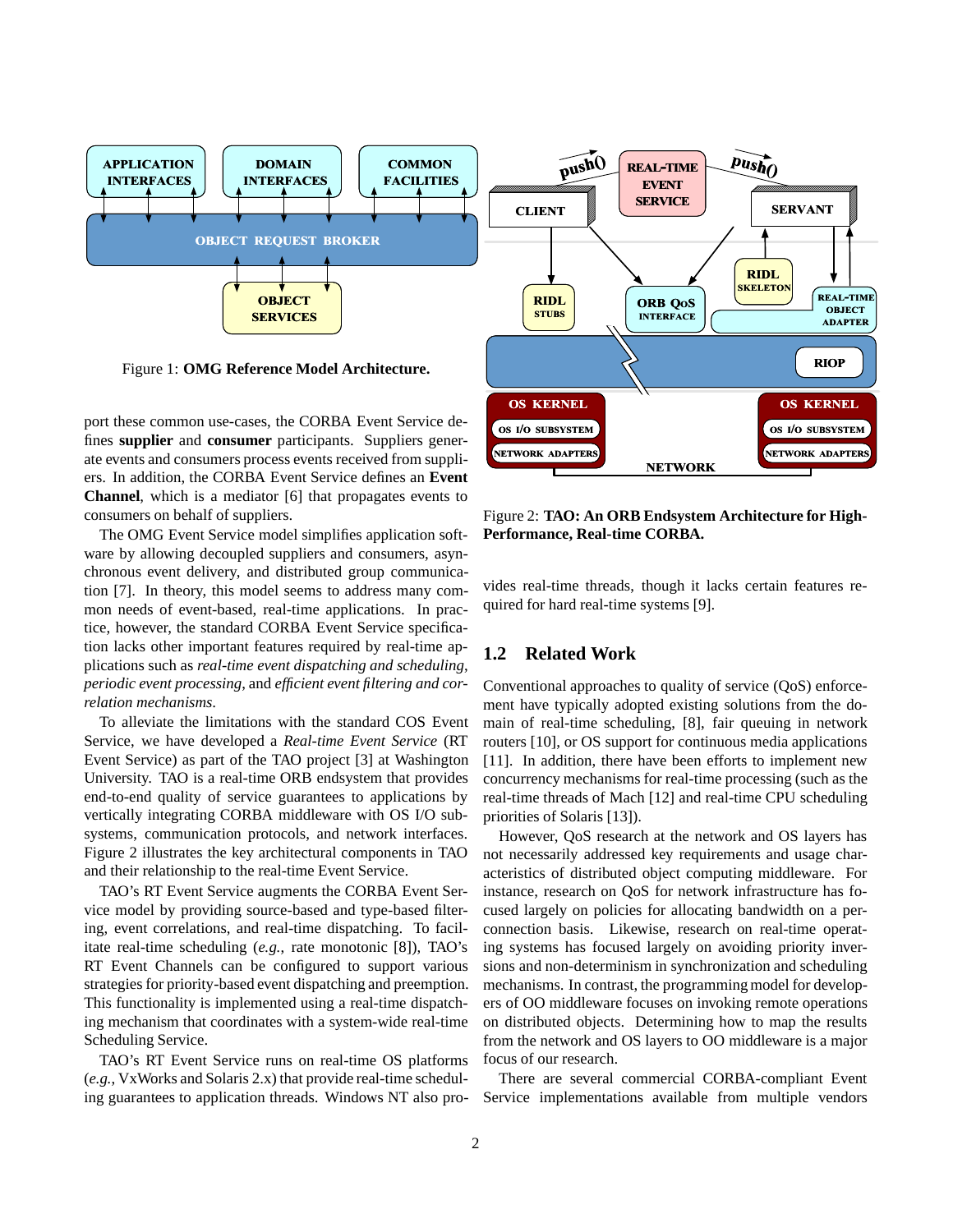(such as Expersoft, Iona, Sun Systems, and Visigenic Software). Iona also sells OrbixTalk, which is a messaging technology based on IP multicast. Unfortunately, since the CORBA Event Service specification does not address issues critical for real-time applications, these implementations are not acceptable solutions for many domains.

The OMG has issued a request for proposals (RFP) on a new Notification Service [14] that has generated several responses [15]. The RFP specifies that a proposed Notification Service must be a superset of the COS Event Service with interfaces for the following features: event filtering, event delivery semantics (*e.g.*, at least once, at most once, *etc.*), security, event channel federations, and event delivery QoS. The organizations contributing to this effort have done some excellent work in addressing many of the shortcomings of the CORBA Event Service [16]. However, the OMG RFP documents do not address the implementation issues related to the Notification Service.

Although there has been research on formalisms for realtime objects [17], relatively little published research on the design and performance of real-time OO systems exists. Our approach is based on emerging distributed object computing standards (*i.e.*, CORBA) – we focus on the design and performance of various strategies for implementing QoS in real-time ORBs [3].

The QuO project at BBN [18] has defined a model for communicating changes in QoS characteristics between applications, middleware, and the underlying endsystems and network. The QuO architecture differs from our work on RT Event Channels, however, since QuO does not provide hard real-time guarantees of ORB endsystem CPU scheduling. SunSoft [19] describes techniques for optimizing the performance of CORBA Event Service implementations. As with QuO, their focus also was not on guaranteeing CPU processing for events with hard real-time deadlines.

Rajkumar, *et al.*, describe a real-time publisher/subscriber prototype developed at CMU SEI [5]. Their Publisher/Subscriber model is functionally similar to the COS Event Service, though it uses real-time threads to prevent priority inversion within the communication framework. One interesting aspect of the CMU model is the separation of priorities for subscription and event transfer so that these activities can be handled by different threads with different priorities. However, the model does not utilize any QoS specifications from publishers (suppliers) or subscribers (consumers). As a result, the message delivery mechanism does not assign thread priorities according to the priorities of publishers or subscribers. In contrast, the TAO Event Service utilizes QoS parameters from suppliers and consumers to guarantee the event delivery semantics determined by a real-time scheduling service.

#### **1.3 Organization**

This paper is organized as follows: Section 2 describes how the CORBA Event Service model can help to simplify application development in real-time domains like avionics; Section 3 discusses the real-time extensions we added to the CORBA Event Service; Section 4 outlines the OO framework for realtime event dispatching and scheduling that forms the core of TAO's Real-time Event Service; Section 5 shows how different implementations of the dispatching and scheduling mechanisms perform under different workloads on VxWorks running real-time threads; Section 6 discusses our experiences using OO techniques in a real-time context; and Section 7 presents concluding remarks.

# **2 Overview of the OMG CORBA Event Service**

#### **2.1 Background**

The standard CORBA operation invocation model supports twoway, oneway, and deferred synchronous interactions between clients and servers. The primary strength of the twoway model is its intuitive mapping onto the object->operation() paradigm supported by OO languages. In principle, twoway invocations simplify the development of distributed applications by supporting an implicit request/response protocol that makes remote operation invocations transparent to the client.

In practice, however, the standard CORBA operation invocation models is too restrictive for real-time applications. In particular, these models lack asynchronous message delivery, do not support timed invocations or group communication, and can lead to excessive polling by clients. Moreover, standard oneway invocations might not implement reliable delivery and deferred synchronous invocations require the use of the CORBA Dynamic Invocation Interface (DII), which yields excessive overhead for most real-time applications [20].

The Event Service is a CORBA Object Service that is designed to alleviate some of the restrictions with standard CORBA invocation models. In particular, the COS Event Service supports asynchronous message delivery and allows one or more suppliers to send messages to one or more consumers. Event data can be delivered from suppliers to consumers without requiring these participants to know about each other explicitly.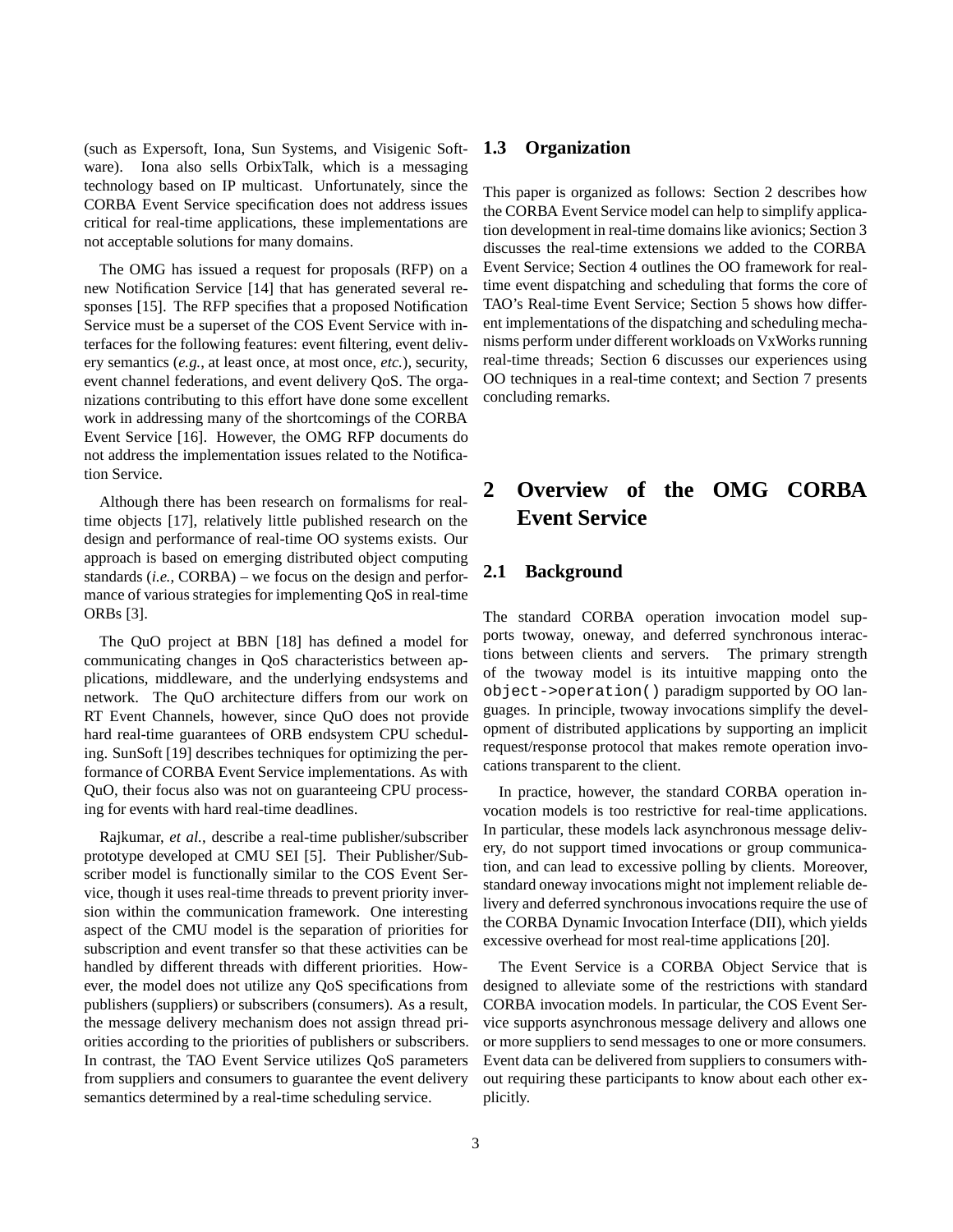### **2.2 Structure and Participants for the COS Event Service**

Figure 3 shows the key participants in the COS Event Service architecture:



Figure 3: **Participants in the COS Event Channel Architecture.**

The role of each participant is outlined below:

 **Suppliers and consumers:** Consumers are the ultimate targets of events generated by suppliers. Suppliers and consumers can both play active and passive roles. An active push supplier *pushes* an event to a passive push consumer. Likewise, a passive pull supplier waits for an active pull consumer to *pull* an event from it.

 **Event Channel:** At the heart of the COS Event Service is the Event Channel, which plays the role of a mediator between consumers and suppliers. The Event Channel manages object references to suppliers and consumers. It appears as a "proxy" consumer to the real suppliers on one side of the channel and as a "proxy" supplier to the real consumers on the other side.

Suppliers use Event Channels to push data to consumers. Likewise, consumers can explicitly pull data from suppliers. The push and pull semantics of event propagation help to free consumers and suppliers from the overly restrictive synchronous semantics of the standard CORBA twoway communication model. In addition, Event Channels can implement group communication by serving as a replicator, broadcaster, or multicaster that forward events from one or more suppliers to multiple consumers.

There are two models (*i.e.*, *push* vs. *pull*) of participant collaborations in the COS Event Service architecture. This paper focuses on real-time enhancements to the push model, which allows suppliers of events to initiate the transfer of event data to consumers. Suppliers push events to the Event Channel, which in turn pushes the events to consumers.



Figure 4: **Example Avionics Mission Control Application.**

## **2.3 Applying TAO's Real-time Event Service to Real-time Avionics Systems**

Modern avionics systems are characterized by processing tasks with deterministic and statistical real-time deadlines, periodic processing requirements, and complex data dependencies. Building flexible application software and OO middleware that meets these requirements is challenging because the need for determinism and predictability often results in tightly coupled designs. For instance, conventional avionics mission control applications consist of closely integrated responsibilities that manage sensors, navigate the airplane's course, and control weapon release.

Tight coupling often yields highly efficient custom implementations. As the example below shows, however, the inflexibility of tightly coupled software can substantially increase the effort and cost of integrating new and improved avionics features. For example, navigation suites are a source of continual change, both across platforms and over time. The specific components that make up the navigation suite (*e.g.*, sensors) change frequently to improve accuracy and availability. Many conventional avionics systems treat each implementation as a "point solution," with built-in dependencies on particular components. This tight coupling requires expensive and time consuming development effort to port systems to newer and more powerful navigation technologies.

### **2.4 Overview of Conventional Avionics Application Architectures**

Figure 4 shows a conventional architecture for distributing periodic I/O events throughout an avionics application. This example has the following participants: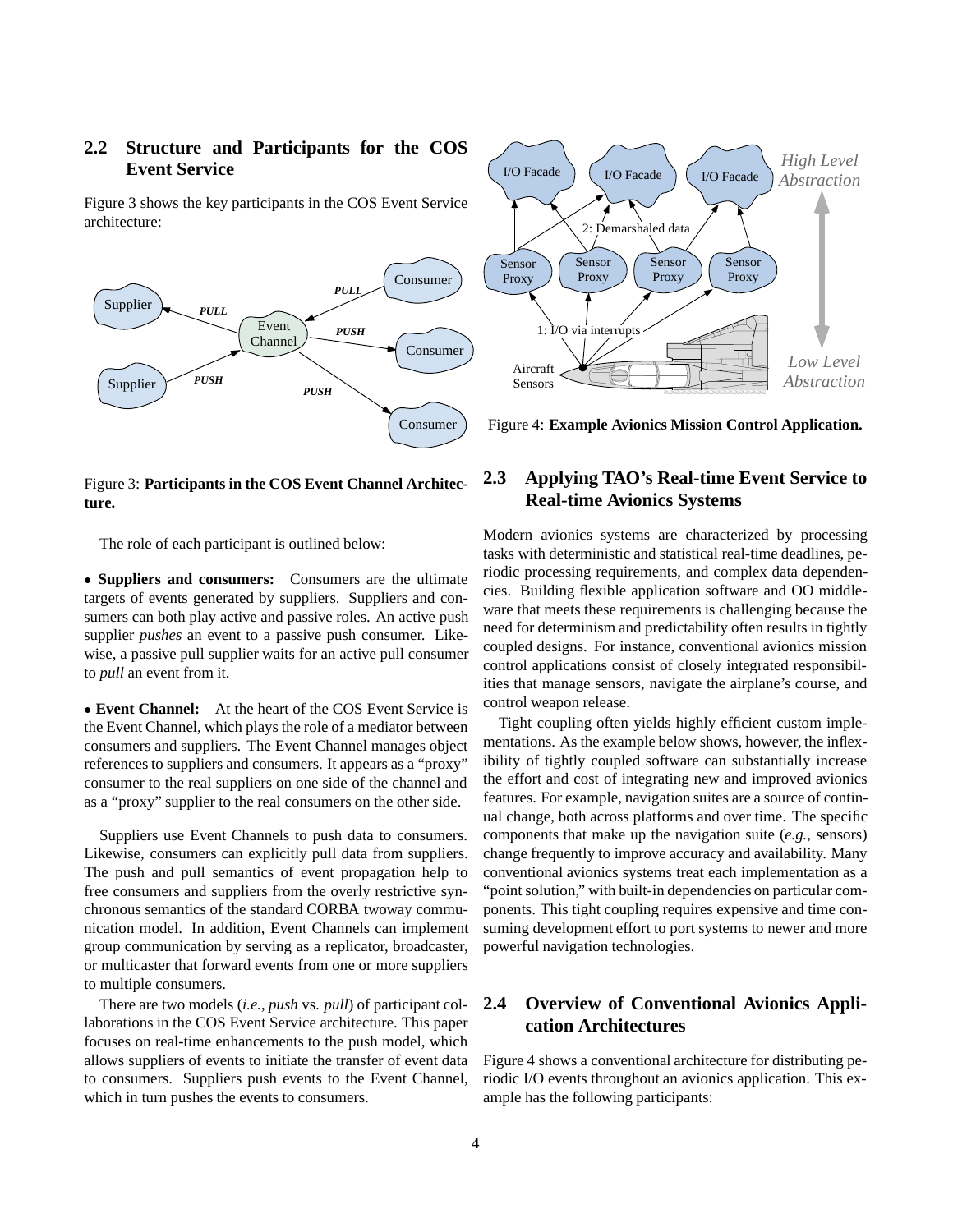**Aircraft Sensors:** Aircraft-specific devices generate sensor data at regular intervals (*e.g.*, 30 Hz (*i.e.*, 30 times a second), 15 Hz, 5 Hz, *etc.*). The arrival of sensor data generates interrupts that notify the mission computing applications to receive the incoming data.

 **Sensor Proxies:** Mission computing systems must process data to and from many types of aircraft sensors, including Global Position System (GPS), Inertial Navigation Set (INS), and Forward Looking Infrared Radar. To decouple the details of sensor communication from the applications, Sensor Proxy objects are created for each sensor on the aircraft. When I/O interrupts occur, data from a sensor is given to an appropriate Sensor Proxy. Each Sensor Proxy object demarshals the incoming data and notifies I/O Facade objects that depend on the sensor's data. Since modern aircraft can be equipped with hundreds of sensors, a large number of Sensor Proxy objects may exist in the system.

 **I/O Facade:** I/O Facades represent objects that depend on data from one or more Sensor Proxies. I/O Facade objects use data from Sensor Proxies to provide higher-level views to other application objects. For instance, the aircraft position computed by an I/O Facade is used by the navigation and weapon release subsystems.

The *push*-driven model described above is commonly used in many real-time environments, such as industrial process control systems and military command/control systems. One positive consequence of this push-driven model is the efficient and predictable execution of operations. For instance, I/O Facades only execute when their event dependencies are satisfied (*i.e.*, when they are called by Sensor Proxies).

In contrast, using a *pull*-driven model to design the mission control application would require I/O Facades that actively acquire data from the Sensor Proxies. If the data was not available to be pulled, the calling I/O Facade would need to block awaiting a result. In order for the I/O Facade to pull, the system must allocate additional threads to allow the application to make progress while the I/O Facade task is blocked. However, adding threads to the system has many negative consequences (such as increased context switching overhead, synchronization complexity, and complex real-time thread scheduling policies). Conversely, by using the push model, blocking is largely alleviated, which reduces the need for additional threads. Therefore, this paper focuses on the push model.

### **2.5 Drawbacks with Conventional Avionics Architectures**

A disadvantage to the architecture shown in Figure 4 is the strong coupling between suppliers (Sensor Proxies) and consumers (I/O Facades). For instance, in order to call back to I/O



Figure 5: **Example Avionics Application with Event Channel.**

Facades, each Sensor Proxy must know which I/O Facades depend on its data. As a result, changes to the I/O Facade layer (*e.g.*, addition/removal of a consumer) require the modification of Sensor Proxies. Likewise, consumers that register for callbacks are tightly coupled with suppliers. If the availability of new hardware (such as Forward Looking Infrared Radar) requires a new Sensor Proxy, I/O Facades must be altered to take advantage of the new technology.

### **2.6 Alleviating Drawbacks with Conventional Avionics Architectures**

Figure 5 shows how an Event Channel can alleviate the disadvantages of the tightly coupled consumers and suppliers shown above in Figure 4.

In Figure 5, Sensor Proxy objects are suppliers of I/O events that are propagated by an Event Channel to I/O Facades, which consume the demarshalled I/O data. Sensor Proxies push I/O events to the channel without having to know which I/O Facades depend on the data. The benefit of using the Event Channel is that Sensor Proxies are unaffected when I/O Facades are added or removed. This architectural decoupling is described concisely by the Observer pattern [6].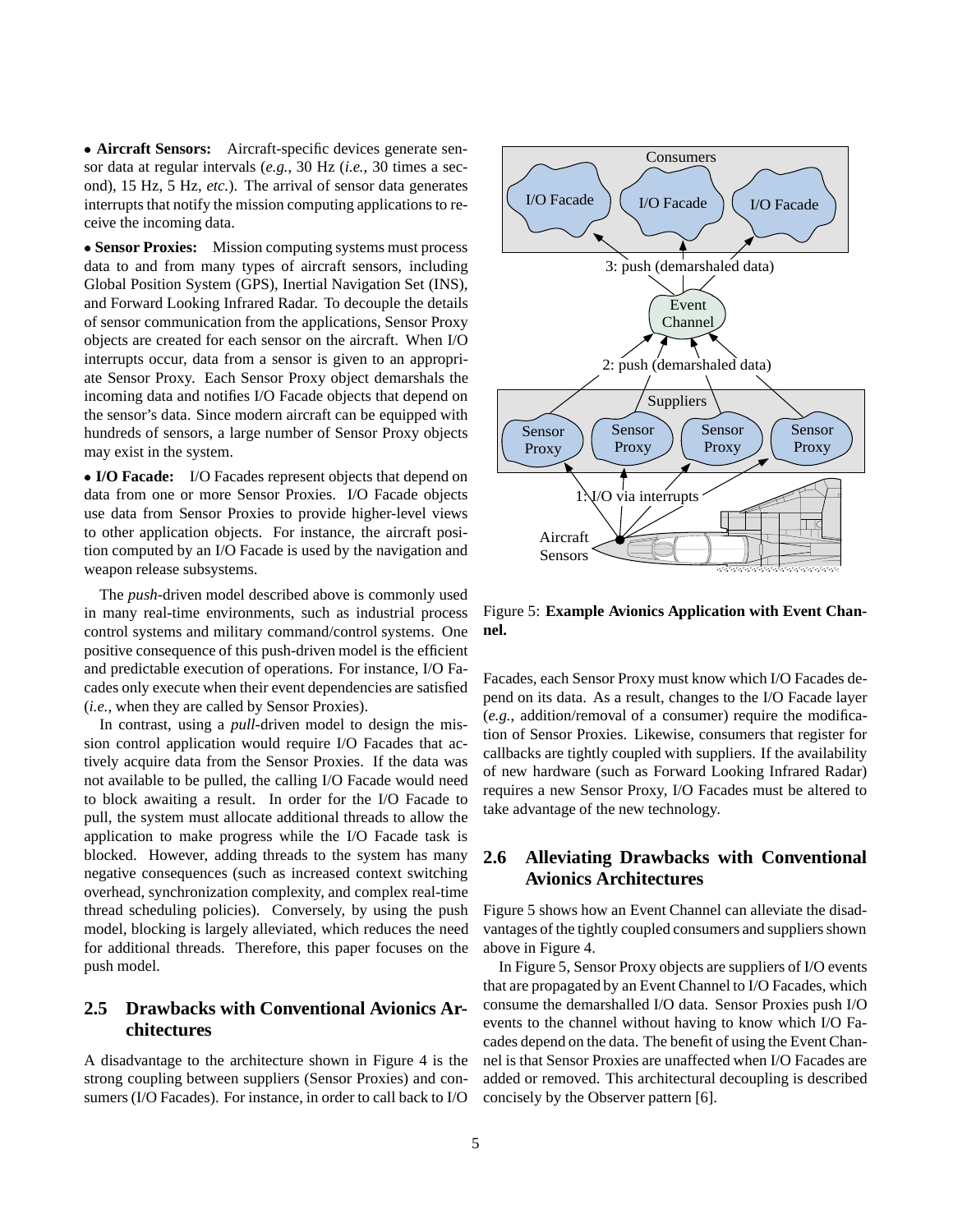Another benefit of an Event Channel-based architecture is that an I/O Facade need not know which Sensor Proxies supply its data. Since the channel mediates on behalf of the Sensor Proxies, I/O Facades can register for certain types of events (*e.g.*, GPS and/or INS data arrival) without knowing which Sensor Proxies actually supply these types of events (Section 3.2 discusses typed-filtering). Once again, the use of an Event Channel makes it possible to add or remove Sensor Proxies without changing I/O Facades.

# **3 Overview of TAO's Real-time Event Service**

### **3.1 Motivation**

As shown in the previous section, the CORBA COS Event Service provides a flexible model for transmitting asynchronous events among objects. For example, it removes several restrictions inherent in synchronous twoway communication. Moreover, it frees application programmers from the tedious and error-prone details of handling registrations from multiple consumers and suppliers. In addition, the COS Event Service interfaces are fairly intuitive and the consumer/supplier connections and event delivery models are symmetrical and straightforward.

However, the standard COS Event Service Specification lacks several important features required by real-time applications. Chief among these missing features include real-time event dispatching and scheduling, periodic event processing, and centralized event filtering and correlations. To resolve these limitations, we have developed a Real-time Event Service (RT Event Service) as part of the TAO project [3]. TAO's RT Event Service extends the COS Event Service specification to satisfy the quality of service (QoS) needs of real-time applications in domains like avionics, telecommunications, and process control.

The following list summarizes the features missing in the COS Event Service and outlines how TAO's Real-time Event Service supports them:

 **No guarantees for real-time event dispatching and scheduling:** In a real-time system, events must be processed so that consumers can meet their QoS deadlines. For instance, the Sensor Proxies shown in Figure 5 generate notification events that allow the I/O Facades who depend on the sensor data to execute. To enforce a real-time scheduling policy, higher priority I/O Facades must receive events and be allowed to run to completion before lower priority I/O Facades receive events.

The COS Event Service has no notion of QoS, however. In particular, there is no Event Channel interface that consumers can use to specify their execution and scheduling requirements. Therefore, standard COS Event Channels provide no guarantee that they will dispatch events from suppliers with the correct scheduling priority, relative to the consumers of these events.

TAO's RT Event Service extends the COS Event Service interfaces by allowing consumers and suppliers to specify their execution requirements and characteristics using QoS parameters (such as worst-case execution time, rate, etc.). These parameters are used by the channel's dispatching mechanism to integrate with the system-wide real-time scheduling policy to determine event dispatch ordering and preemption strategies. Section 4.2.1 describes these QoS parameters in more detail.

 **No specification for centralized event filtering and correlation:** Some consumers can execute whenever an event arrives from any supplier. Other consumers can execute only when an event arrives from a specific supplier. Still other consumers must postpone their execution until multiple events have arrived from a particular set of suppliers (*e.g.*, a correlation of events).

For instance, an I/O Facade may depend on data from a subset of all Sensor Proxies. Furthermore, it may use data from many Sensor Proxies in a single calculation of aircraft position. Therefore, the I/O Facade can not make progress until all of the Sensor Proxy objects receive I/O from their external sensors.

It is possible to implement filtering using standard COS Event Channels, which can be chained to create an event filtering graph that consumers to register for a subset of the total events in the system. However, the filter graph defined in standard COS increases the number of hops that a message must travel between suppliers and consumers. The increased overhead incurred by traversing these hops is typically unacceptable for real-time applications with low latency requirements. Furthermore, the COS filtering model does not address the event correlation needs of consumers that must wait for *multiple* events to occur before they can execute.

To alleviate these problems, TAO's RT Event Service provides filtering and correlation mechanisms that allow consumers to specify logical OR and AND event dependencies. When those dependencies are met, the RT Event Service dispatches all events that satisfy the consumers' dependencies. For instance, the I/O Facade can specify its requirements to the RT Event Service so that the channel only notifies the Facade object after all its Sensor Proxies have received I/O. At that time, the I/O Facade receives an aggregate of all the Sensor Proxies it depends on via a single push.

 **No support for periodic processing:** Consumers in realtime systems typically require *C* units of computation time every *P* milliseconds. For instance, some avionics signal processing filters must be updated periodically or else they will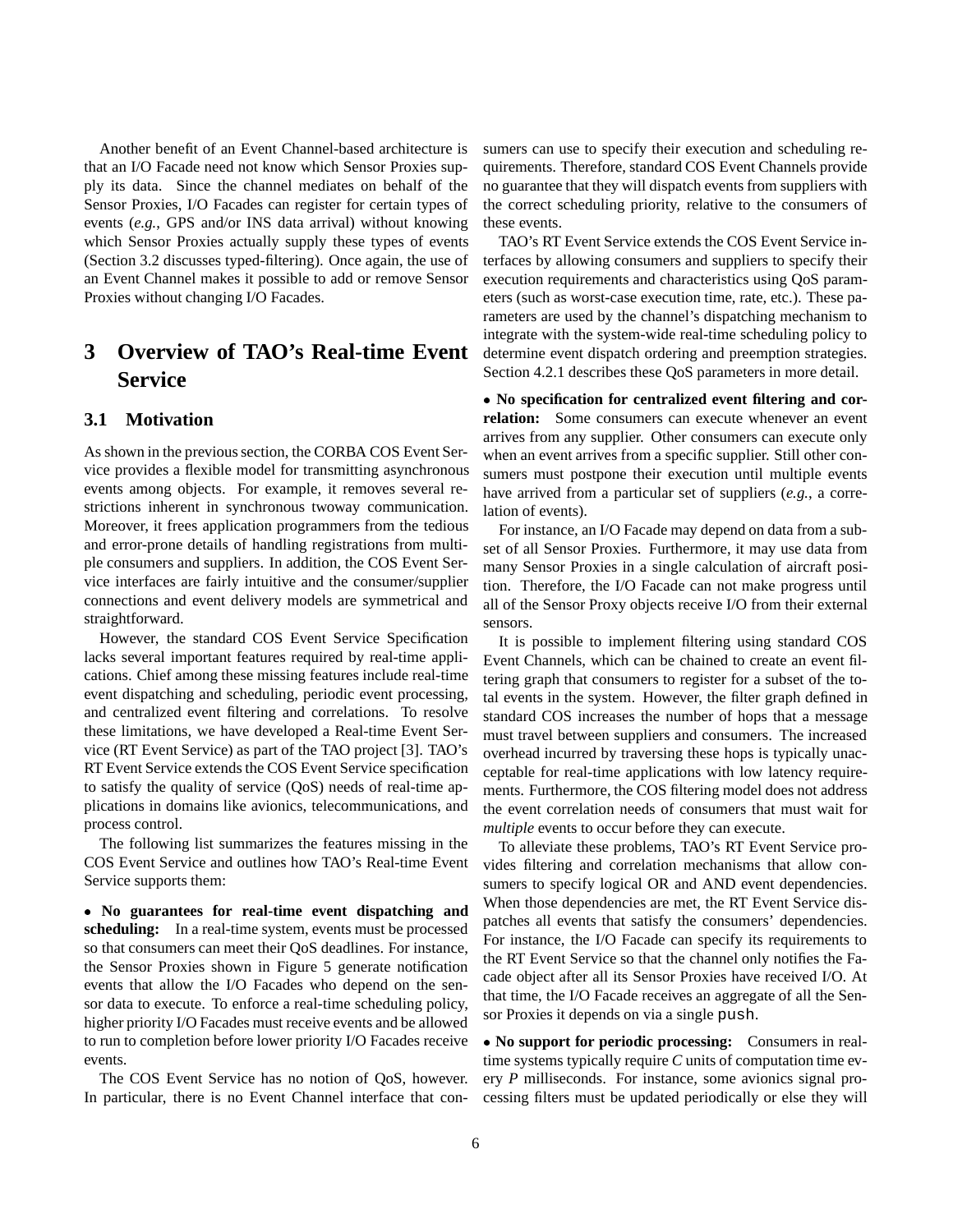spend a substantial amount of time reconverging. Likewise, an I/O Facade might guarantee regular delivery of its data to higher level components, regardless of whether its Sensor Proxy objects actually generate events at the expected rate.

In both cases, consumers have strict deadlines by which time they must execute the requested *C* units of computation time. However, the COS Event Service does not permit consumers to specify their temporal execution requirements. Therefore, periodic processing is not supported in standard COS Event Service implementations.

TAO's RT Event Service allows consumers to specify event dependency timeouts. It uses these timeout requests to propagate temporal events in coordination with system scheduling policies. In additional to the canonical use of timeout events (*i.e.*, receiving timeouts at some interval), a consumer can request to receive a timeout event if its dependencies are not satisfied within some time period (*i.e.*, a real-time "watchdog" timer). For instance, an I/O Facade can register to receive a timeout event if its Sensor Proxy dependencies are not satisfied after some time interval. This way, it can make best effort calculations on the older sensor data and notify interested higher level components.

#### **3.2 RT Event Service Architecture**

Figure 6 shows the high-level architecture of TAO's RT Event Service implementation.

The role of each component in the RT Event Service is outlined below:

 **Event Channel:** In the RT Event Service model, the Event Channel plays the same role as it does in the conventional COS Event Service. Externally, it provides two factory interfaces, ConsumerAdmin and SupplierAdmin, which allow applications to obtain consumer and supplier administration objects, respectively. These administration objects make it possible to connect and disconnect consumers and suppliers to the channel. Internally, the channel is comprised of several processing modules based on the ACE Streams framework [21]. As described below, each module encapsulates independent tasks of the channel.

 **Consumer Proxy Module:** The interface to the Consumer Proxy Module is identical to ConsumerAdmin interface defined in the COS Event Service CosEventChannelAdmin module. It provides factory methods for creating objects that support the ProxyPushSupplier interface. In the COS model, the ProxyPushSupplier interface is used by consumers to connect and disconnect from the channel.

TAO's RT Event Service model extends the standard COS ProxyPushSupplier interfaces so that consumers can register their execution dependencies with a channel.



Figure 6: **RT Event Service Architecture.**

Figure 7 shows the types of data exchanged and the interobject collaborations involved when a consumer invokes the ProxyPushSupplier::connect push consumer registration operation.

![](_page_6_Figure_12.jpeg)

Figure 7: **Collaborations in the RT Event Service Architecture.**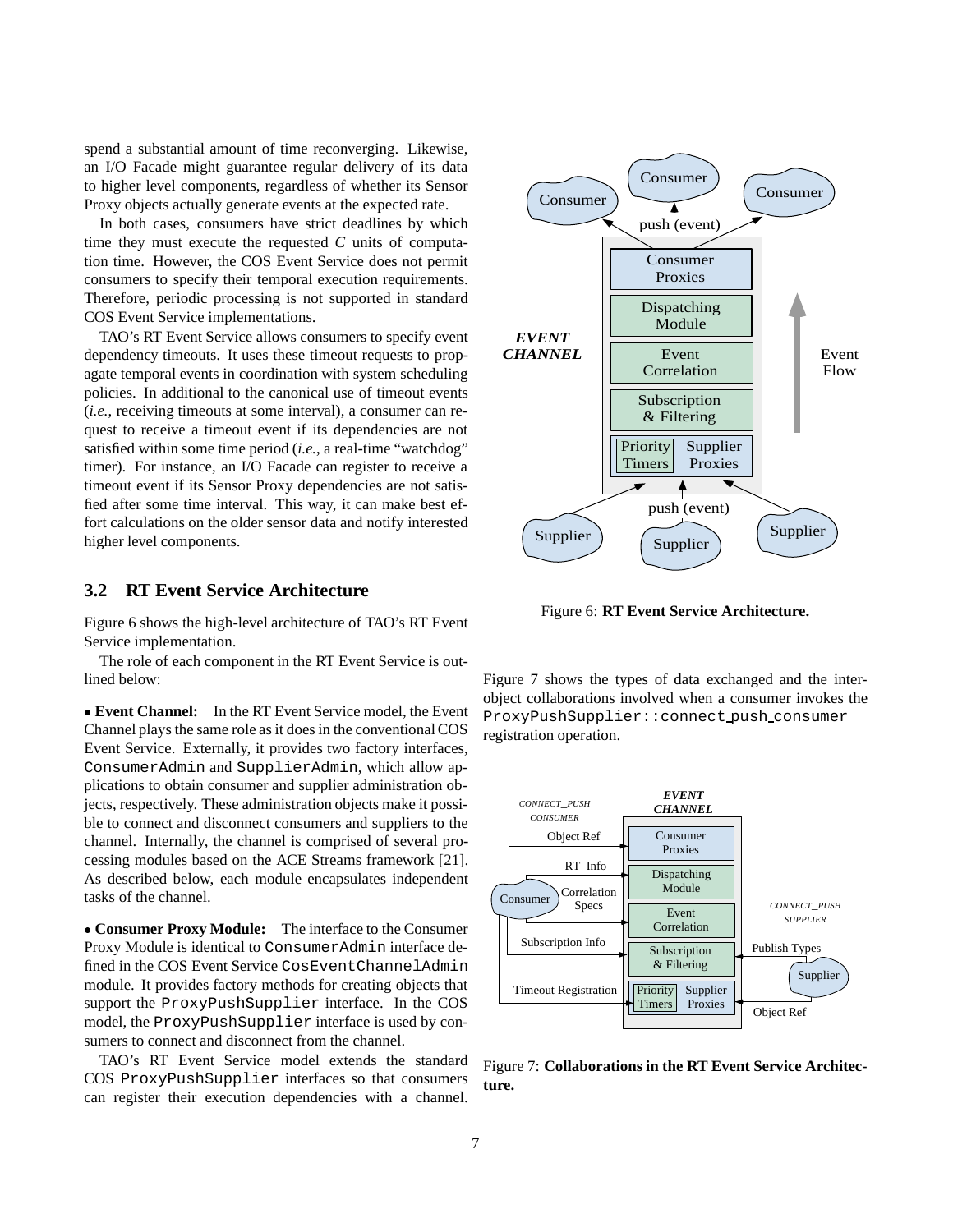**Supplier Proxy Module:** The interface to this module is identical to SupplierAdmin interface defined in the COS Event Service CosEventChannelAdmin module. It provides factory methods for creating objects that support the ProxyPushConsumer interface. Suppliers use the ProxyPushConsumer interface to connect and disconnect from the channel.

TAO's RT Event Service model extends the standard COS ProxyPushConsumer interface so that suppliers can specify the types of events they generate. With this information, the channel's Subscription and Filtering Module can build data structures that allow efficient run-time lookups of subscribed consumers.

ProxyPushConsumer objects also represent the entry point of events from suppliers into an Event Channel. When Suppliers transmit an event to the ProxyPushConsumer interface via the proxy's push operation the channel forwards this event to the push operation of interested consumer object(s).

 **Subscription and filtering:** The CORBA Event Service defines Event Channels as broadcasters that forward all events from suppliers to all consumers. This approach has several drawbacks. If consumers are only interested in a subset of events from the suppliers, they must implement their own event filtering to discard unneeded events. Furthermore, if a consumer ultimately discards an event, then delivering the event to the consumer needlessly wastes bandwidth and processing.

To address these shortcomings, TAO's RT Event Service extends the COS interfaces to allow consumers to subscribe for particular subsets of events. The channel uses these subscriptions to filter supplier events, only forwarding them to interested consumers.

There are several reasons why TAO implements filtering in the channel. First, the channel relieves consumers from implementing filtering semantics. Second, it reduces communication channel load by eliminating filtered events in the channel instead of at consumers. Furthermore, to implement filtering at the suppliers, the suppliers would require knowledge of consumers. Since this would violate one of the primary motivations for an event service (that is, decoupled consumers and suppliers), TAO integrates filtering into the channel.

Adding filtering to the Event Channel requires a welldefined type system for events. Although the complete schema for this type system is beyond the scope of this paper, it includes source ID, type, data, and timestamp fields (the schema is fully described in [22]). The RT Event Channel uses the event type system in the following ways:

1. *Supplier-based filtering* – Not all consumers that connect to an Event Channel are interested in the same events. In this case, consumers only register for events generated by certain suppliers. The event type system includes a source ID field that allows applications to specify unique supplier identifiers with each event. The Subscription and Filtering Module uses this field to locate consumers that have subscribed to particular suppliers in *O(1)* worst-case time.

- 2. *Type-based filtering* Each event contains a type field. This allows consumers to register for events of a particular type. Since the type field is represented as an enumerated type, the subscription and Filtering Module utilizes a lookup structure to find type-based subscribers in *O(1)* worst-case time.
- 3. *Combined supplier/type-based filtering* Consumers can register for any combination of supplier and typebased filtering (*e.g.*, only supplier-based, only typebased, or supplier-based and type-based). To implement this efficiently, the Subscription and Filtering Module maintains type-based subscription tables for every supplier in the system.

When an event enters the Subscription and Filtering Module, consumers that subscribe to combined supplier/typebased IDs are located with two table lookups. The first lookup finds all the type-based subscription tables corresponding to the event's source ID. The second lookup finds the consumers subscribed to the event's type ID.

The Subscription and Filtering Module permits consumers to temporarily disable event delivery by the channel through suspend and resume operations. These are lightweight operations that have essentially the same effect as de-registering and re-registering for events. Therefore, suspend and resume are suitable for frequent changes in consumer sets, which commonly occur during mode changes. By incorporating suspension and resumption in the module closest to the suppliers, Event Channel processing is minimized for suspended consumers.

 **Priority Timers Proxy:** The Supplier Proxy Module contains a special-purpose *Priority Timers Proxy* that manages all timers registered with the channel. When a consumer registers for a timeout, the Priority Timers Proxy cooperates with the Run-time Scheduler to ensure that timeouts are dispatched according to the priority of their corresponding consumer.

The Priority Timers Proxy uses a heap-based callout queue [23]. Therefore, in the average and worst case, the time required to schedule, cancel, and expire a timer is *O(log N)* (where  $N$  is the total number of timers). The timer mechanism preallocates all its memory, which eliminates the need for dynamic memory allocation at run-time. Therefore, this mechanism is well-suited for real-time systems requiring highly predictable and efficient timer operations.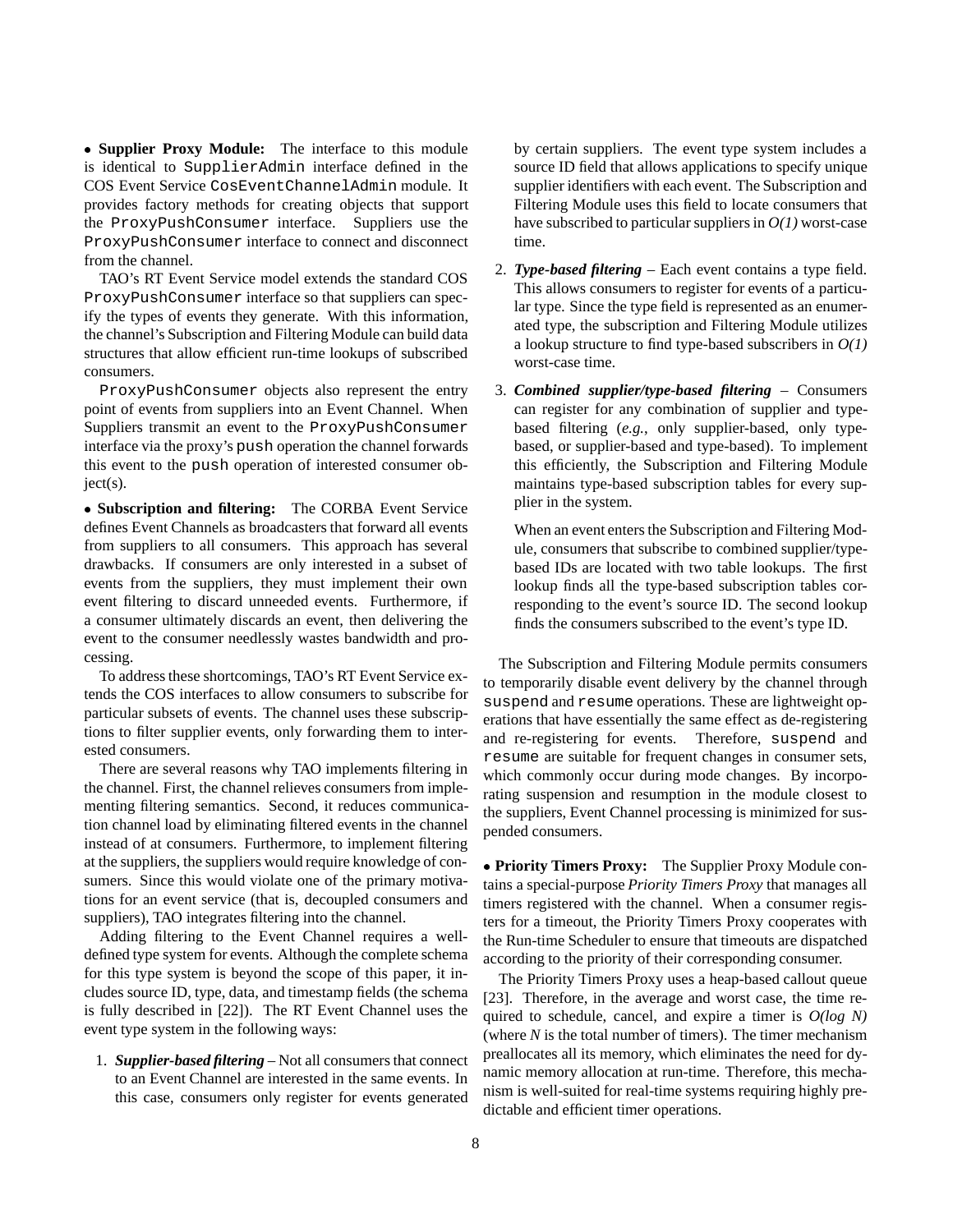**Event correlation:** A consumer may require certain events to occur before it can proceed. To implement this functionality, consumers can specify conjunctive ("AND") or disjunctive ("OR") semantics when registering their filtering requirements (*i.e.*, supplier-based and/or type-based). Conjunctive semantics instruct the channel to notify the consumer when *all* the specified event dependencies are satisfied. Disjunctive semantics instruct the channel to notify the consumer(s) when *any* of the specified event dependencies are satisfied. Consumers can register their filtering requests with a channel multiple times. In this case, the channel creates a disjunction relation for each of its consumer registrations.

Mechanisms that perform filtering and correlation are called *Event Filtering Discriminators* (EFDs). EFDs allow the runtime infrastructure to handle dependency-based notifications that would otherwise be performed by each consumer as *all* events were pushed to it. Thus, EFDs provide a "data reduction" service that minimizes the number of events received by consumers so that they only receive events they are interested in.

 **Dispatching:** The Dispatching Module determines when events should be delivered to consumers and pushes the events to them accordingly. To guarantee that consumers execute in time to meet their deadlines, this module collaborates with the system-wide Scheduling Service (discussed in Section 4.2). TAO's Off-line Scheduler initially implements the rate monotonic scheduling policy. Section 4 illustrates how adding new dispatching implementations is straightforward since this module is well-encapsulated from other components in the Event Channel's OO real-time event dispatching framework.

### **3.3 Static and Dynamic Event Channel Configuration**

The performance requirements of an RT Event Service may vary for different types of real-time applications. The primary motivation for basing the internal architecture of the TAO Event Channel on the ACE Streams framework is to allow static and dynamic channel configurations. Each module shown in Figure 7 may contain multiple "pluggable" strategies, each optimized for different requirements. The Streamsbased architecture allows independent processing modules to be added, removed, or modified without requiring changes to other modules.

TAO's Event Channel can be configured in the following ways to support different event dispatching, filtering, and dependency 34 semantics:

 The modules implementing a "full" TAO Event Channel include the Dispatching, Correlation, Filtering, and Consumer/Supplier Proxy modules. Configuring a channel with all of these modules supports type and sourcebased filtering, correlations, and priority-based queueing and dispatching.

 As discussed in Section 4, TAO's Event Channel Dispatching Module implements several concurrency strategies. Each strategy caters to the type and availability of system resources (such as the OS threading model and the number of CPUs). TAO's Event Channel framework is designed so that changing the number of threads in the system, or changing to a single-threaded concurrency strategy, does not require modifications to unrelated components in a channel.

The following configurations can be achieved by removing certain modules from an Event Channel:

- **–** Removing the Dispatching Module from the Event Channel results in an *Event Forwarding Discriminator* (EFD) configuration that supports event filtering and correlations. An EFD configuration is shown in Figure 9(C). Since TAO's Filtering and Correlation Modules have been implemented to guarantee deterministic run-time performance, the EFD configuration is applicable for real-time applications that do not require priority-based queueing and dispatching in the Event Channel. As discussed in Section 4.1.1 below, such systems might implement real-time dispatching in the ORB's Object Adapter level, thereby simplifying the channel.
- **–** Removing the Correlation Module from a full TAO Event Channel yields a *Subscription and Filtering* configuration. This configuration is useful for applications that have no complex inter-event correlation dependencies, but simply want to receive events when they match a simple filter.
- **–** A *Broadcaster Repeater* configuration can be achieved by removing the Correlation and Dispatching Modules. This configuration supports neither real-time dispatching nor filtering/correlations. In essence, this implements the semantics of the standard COS Event Channel push model.

In static real-time environments (such as conventional avionics systems), the configuration of an Event Channel is generally performed off-line to reduce startup overhead. In dynamic real-time environments (such as telecommunication call-processing), however, component policies may require alteration at run-time. In these contexts, it may be unacceptable to completely terminate a running Event Channel when a scheduling or concurrency policy is updated. In general, therefore, an RT Event Channel framework must support dynamic reconfiguration of policies without interruption while continuing to service communication operations [24]. Basing TAO's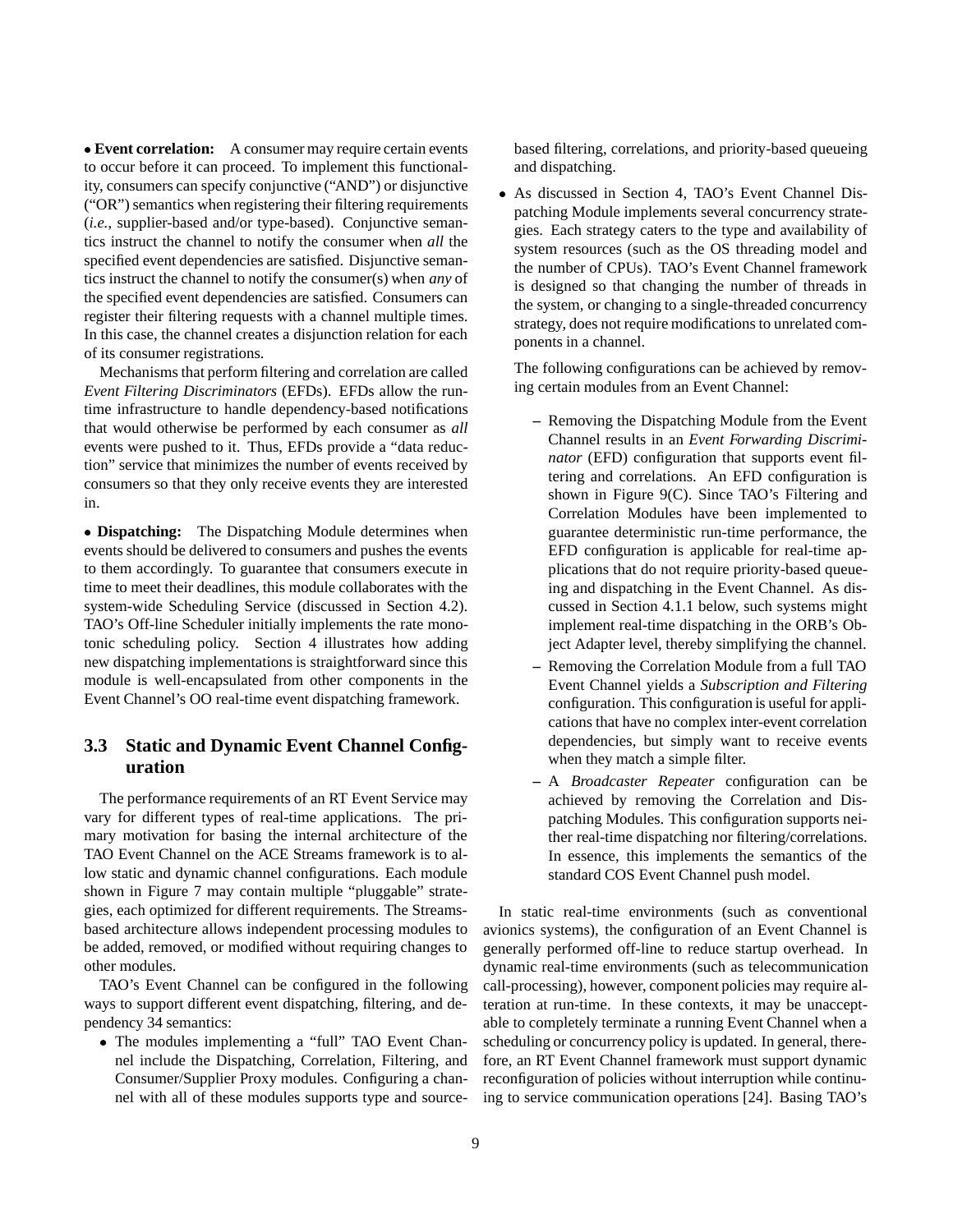RT Event Channel on the ACE Streams framework supports both static and dynamic (re)configuration.

# **4 An Object-Oriented Framework for Real-time Event Service Dispatching and Scheduling**

Applications and middleware components using a real-time Event Service have deterministic and statistical deadlines. As a result, TAO's RT Event Channel utilizes a real-time Scheduling Service to ensure that events are processed before deadlines are missed. Most real-time scheduling policies (such as rate monotonic and earliest deadline first) require priority-based event dispatching and preemption. To maximize reuse and allow flexibility between multiple scheduling policies, TAO's Event Channel framework separates the dispatching mechanism from the scheduling policy. The dispatching mechanism implements priority-based dispatching and preemption, but consults a Run-time Scheduler to determine the priorities of objects and events.

This section discusses the Dispatching Module and Scheduling Service in TAO's RT Event Channel.

### **4.1 The Dispatching Module**

The Dispatching Module is responsible for implementing priority-based event dispatching and preemption. When the Dispatching Module receives a set of supplier events from the Event Correlation Module, it queries the Run-time Scheduler to determine the priority of the consumers that the events are destined for. With that information, the Dispatching Module can either (1) insert the events in the appropriate priority queues (which are dispatched at a later time) or (2) preempt a running thread to dispatch the new events immediately.

The following figure shows the structure and dynamics of the Dispatching Module in the context of the Event Channel.

The participants in Figure 8 include the following:

 **Consumer and Supplier Proxies:** The Event Channel utilizes proxies to encapsulate communication with the consumers and suppliers. For a distributed consumer or supplier, a proxy manages the details of remote communication.

 **Event filtering and correlation:** When events arrive from consumers, the Event Filtering and Correlation Modules determine which consumers should receive the events and when to dispatch the events. These modules forward the events to the Dispatching Module, which handles the details of dispatching each event to its consumer(s) in accordance with the priority of the event/consumer(s) tuple.

![](_page_9_Figure_10.jpeg)

Figure 8: **Event Channel Dispatching.**

 **Run-time Scheduler:** The Dispatching Module collaborates with the Run-time Scheduler to determine priority values of the event/consumer tuples. Given an event and the target consumer, the Run-time Scheduler determines the priority at which the event should be dispatched to the consumer.

The motivation for decoupling the Run-time Scheduler from the Dispatching Module is to allow scheduling policies to evolve independently of the dispatching mechanism. TAO's Run-time Scheduler was initially implemented with a rate monotonic scheduling policy that used the consumer's rate to determine the tuple's priority. Subsequent Run-time Scheduler implementations use an Earliest Deadline First (EFD) policy, where the deadline of the event (or consumer) determines the priority of the tuple. Thus, by separating the responsibilities of scheduling from dispatching, the Run-time Scheduler can be replaced without affecting unrelated components in the channel.

 **Priority Queues:** Given an event/consumer tuple, the Run-time Scheduler returns a preemption priority and a subpriority. The Dispatching Module maintains a priority queue of events for each preemption priority used by the Run-time Scheduler. When an event/consumer tuple arrives, it is inserted onto the queue corresponding to the preemption priority returned by the scheduler. The sub-priority is used by the Dispatcher to determine where in the Priority Queue the tuple is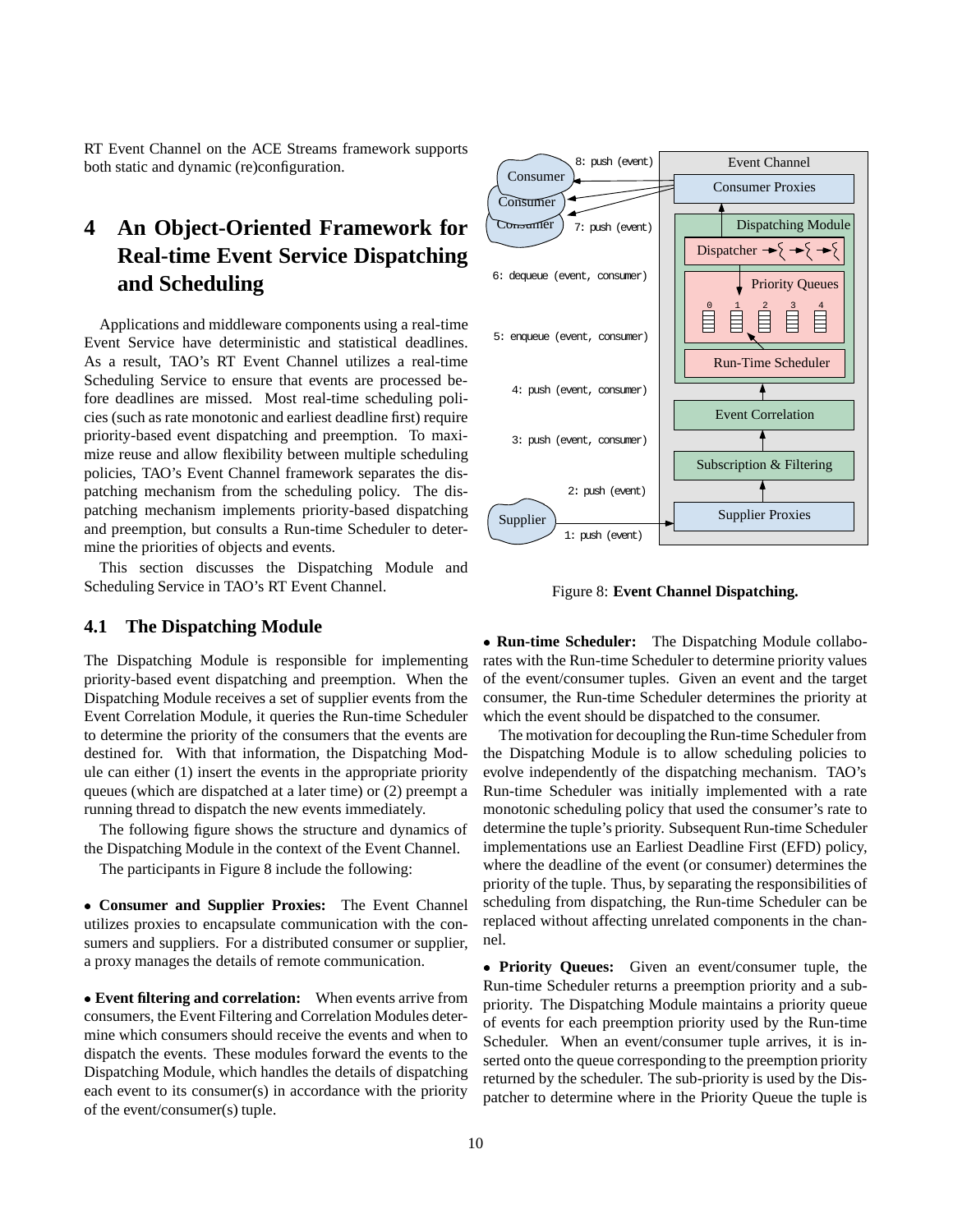placed (described below).

 **Dispatcher:** The Dispatcher is responsible for removing event/consumer tuples from the priority queues and forwarding the events to the consumers by calling their push operation. Depending on the placement of each tuple in the Priority Queues, the Dispatcher may preempt a running thread in order to dispatch the new tuple.

For instance, consider the arrival of an event/consumer tuple in a Dispatching Module implemented with real-time preemptive threads. If the Run-time Scheduler assigns the tuple a preemption priority higher than any currently running thread, the Dispatcher will preempt a running thread and dispatch the new tuple. Furthermore, assuming that lower numbers indicate higher priority, the Dispatcher in Figure 8 would dispatch all tuples on queue 0 before dispatching any on queue 1. Similarly, it would dispatch all tuples on queue 1 before those on queue 2, and so on.

To remove tuples from Priority Queues, the Dispatcher always dequeues from the head of the queue. The Run-time Scheduler can determine the order of dequeueing by returning different sub-priorities for different event/consumer tuples. For instance, assume that an implementation of the Runtime Scheduler must ensure that some event  $E_1$  is always dispatched before event  $E_2$ , but does not require that the arrival of  $E_2$  preempt a thread dispatching  $E_1$ . By assigning a higher sub-priority to event/consumer tuples containing  $E_1$ , the tuple will always be queued before any tuples containing *E*2. Therefore, the Dispatcher will always dequeue and dispatch  $E_1$  events before  $E_2$  events.

A benefit of separating the functionality of the Dispatcher from the Priority Queues is to allow the implementation of the Dispatcher to change independently of the other channel components. TAO's RT Event Channel has been implemented with four different dispatching mechanisms, as described in the following subsection.

#### **4.1.1 Dispatcher Preemption Strategies**

An important responsibility of the Event Channel's Dispatcher mechanism is *preemption*. Most real-time scheduling policies require preemption. For example, if consumer A with a priority of 2 is executing when consumer B with a priority of 1 becomes runnable, consumer A should be preempted so that B can run until it completes or is itself preempted by a consumer with a priority of 0. As shown in Figure 9, TAO's Event Channel Dispatching Module supports several levels of preemption via the following strategies:

 **Real-time upcall (RTU) dispatching (with deferred preemption):** Figure 9(A) shows a single-threaded implementation where one thread is responsible for dispatching all queued

![](_page_10_Figure_8.jpeg)

Figure 9: **Dispatcher Implementations.**

requests. This requires that consumers cooperatively preempt themselves when a higher priority consumer becomes runnable. This model of "deferred preemption" is based on a Real-time Upcall (RTU) concurrency mechanism [25].

The primary benefit of the RTU model is its ability to reduce the context switching, synchronization, and data movement overhead incurred by preemptive multi-threading implementations. However, preemption is delayed to the extent that consumers check to see if they must preempt themselves. This latency may be unacceptable in some real-time applications.

 **Real-time preemptive thread dispatching:** An increasing number of OS platforms (*e.g.*, VxWorks, Solaris 2.x, and DEC UNIX) support real-time threads. Figure 9(B) shows an implementation of the Dispatching Module that allocates a Real-time thread (or pool of threads) to each priority queue.

The advantage of this model is that the dispatcher can leverage kernel support for preemption by associating appropriate OS priorities to each thread. For instance, when a thread at the highest priority becomes ready to run, the OS will preempt any lower priority thread that is running and allow the higher priority thread to run. The disadvantages are that this preemption incurs thread context switching overhead, and that applications must identify, and synchronize access to, data that can be shared by multiple threads.

 **Single-threaded priority-based dispatching:** The Dispatching Module can also be implemented with no support for preemption. This is similar to the RTU dispatching mechanism in the sense that a single-thread is used to dispatch events based on priority. However, once a consumer receives an event, it can run to completion regardless of the arrival of events for higher priority consumers.

As with the RTU model, single-threaded dispatching exhibits lower context switching overhead than the real-time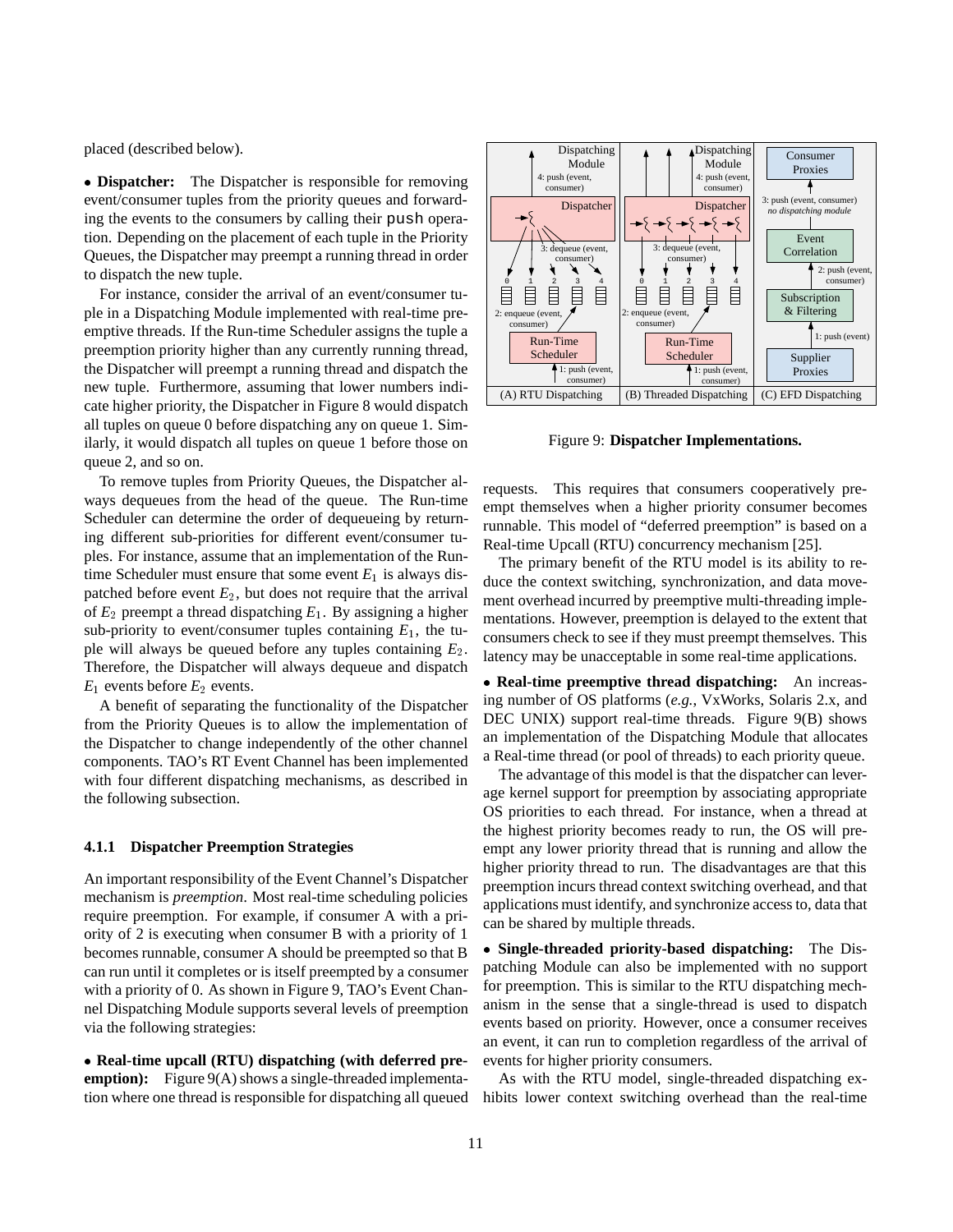thread dispatching model. Moreover, since the channel maintains its own thread of control, it does not borrow supplier threads to propagate events. As a result, the channel is an asynchronous event delivery mechanism for suppliers. However, since the channel's dispatching thread does not implement preemption, consumers run to completion regardless of priority. As a result, single-threaded dispatching can suffer from priority inversion, which results in lower system utilization and non-determinism.

 **EFD dispatching:** As discussed in Section 3.3, the Dispatching Module can be removed from the channel, yielding a purely EFD-based Event Channel. This configuration is shown in Figure 9(C). An EFD channel forwards all events to the consumers without any priority queueing, real-time scheduling, or context switching. Events are dispatched without attention to priority, and there is no preemption of consumers when higher priority event/consumer tuples become available.

EFD channels are appropriate in systems that do not have significant priority-based requirements. In these cases, there is no overhead incurred by a Dispatching Module. However, EFD channels are not always suitable when real-time scheduling policies must be enforced. As shown in Section 5, our performance results show that these drawbacks can cause missed deadlines even under relatively low loads.

The current design of the Dispatching Module is motivated largely from need to support a single host, real-time event propagation mechanism. To allow all CORBA applications to utilize the ORB's real-time scheduling and dispatching features, we are integrating the role of the Dispatching Module into TAO's Real-time Object Adapter [3]. However, this paper focuses on an implementation that integrates real-time dispatching into TAO's Real-time Event Service.

#### **4.1.2 Scheduling Enforcement**

The real-time scheduling for the version of TAO's Event Channel described in this paper is performed off-line. Therefore, no mechanisms for enforcing component behavior are provided. Consequently, tasks that overrun their allotted resource allocations can cause other tasks to miss their deadlines. An advantage of this "trusting" policy is there is no overhead incurred by QoS enforcement mechanisms that would otherwise be necessary to monitor and enforce the scheduling behavior at run-time. A disadvantage is that all components must behave properly, *i.e.*, they must use only the resources allotted to them. Though the architecture of our Event Service framework supports QoS enforcement, the decision not to include this mechanism in the Event Channel is motivated by the static scheduling characteristics and stringent performance requirements of real-time avionics applications.

#### **4.1.3 Visualization of Dispatching Module Implementations**

To visualize the semantic differences between the four Dispatching Module implementations outlined in Section 4.1.1, we implemented a timeline visualization tool in Java. The timeline tool reads event logs from RT Event Service test runs and displays a timeline of supplier and consumer activity. Figures 10 and 11 show timelines from multi-threaded and singlethreaded implementations of the Dispatching Module, respectively. Each test run consists of 3 suppliers and 3 consumers, which are listed on the y-axis. Supplier<sub>2</sub> and consumer<sub>2</sub> run at the highest frequency (40 Hz), supplier<sub>1</sub> and consumer<sub>1</sub> run at the next highest frequency (20 Hz), and supplier<sub>0</sub> and consumer<sub>0</sub> run at the lowest frequency (10 Hz).

The x-axis denotes time in  $\mu$ seconds. Each consumer and supplier outputs a point when it receives an event from the Event Channel. Another point is output when it finishes processing the event. Suppliers receive timeouts and generate a single event for each timeout. Each consumer registers for events from a single supplier. A horizontal line indicates the time span when the respective consumer or supplier runs on the CPU.

Each figure is explained below:

![](_page_11_Figure_10.jpeg)

Figure 10: **Timeline from Multi-Threaded Channel.**

 **Real-time thread dispatching:** Figure 10 shows how OS real-time thread support for preemption results in supplier<sub>0</sub> and consumer<sub>0</sub> being preempted whenever higher priority tasks become runnable. Our performance results (discussed in Section 5) demonstrate that Dispatching Module implementations (such as the real-time thread dispatching) that sup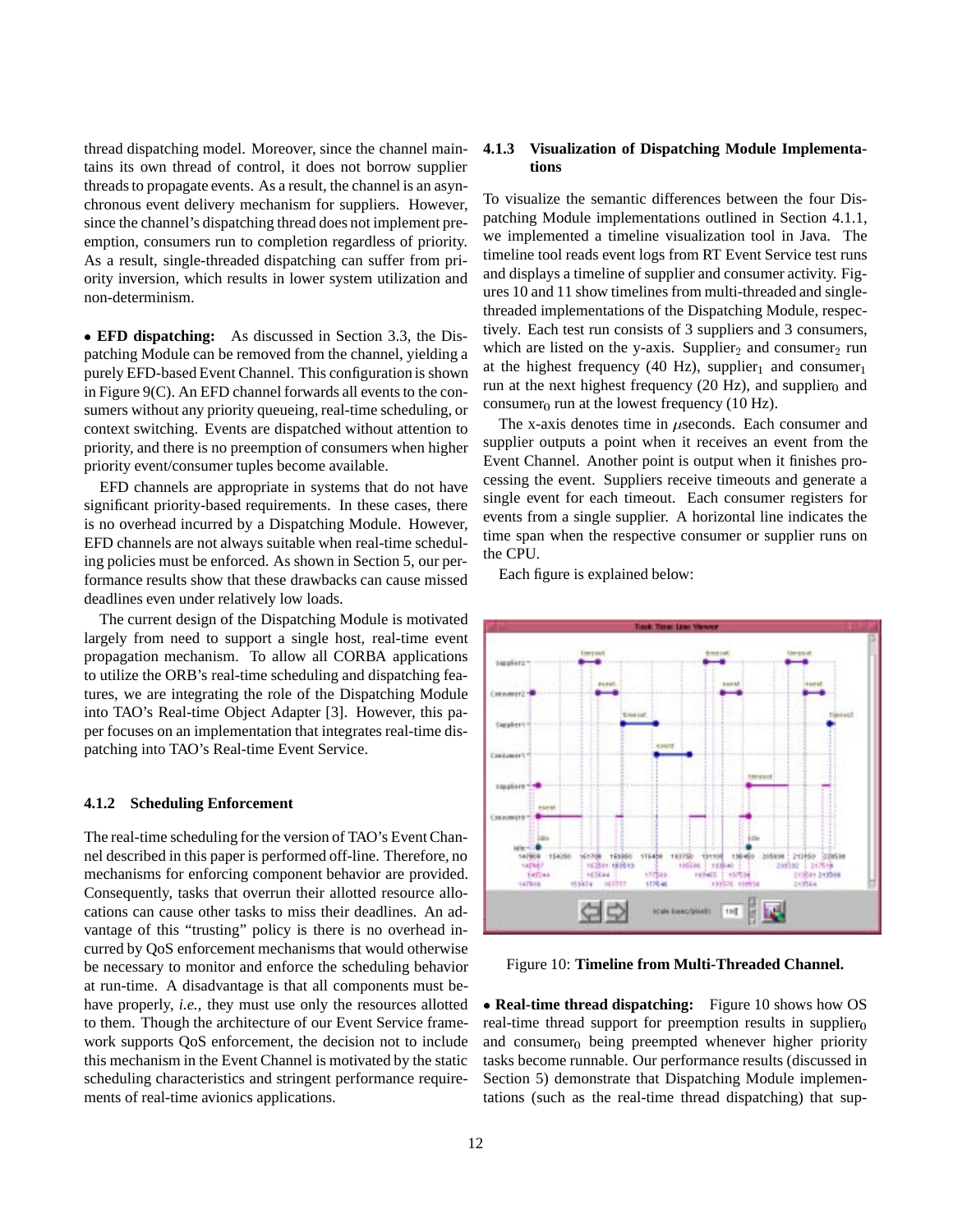port more responsive preemption mechanisms yield higher resource utilization without missing deadlines.

 **Single-threaded dispatching:** Figure 11 shows how a single-threaded dispatching module can result in deadlines being missed if lower priority tasks hold the CPU for excessive periods of time. The negative values next to the end times of supplier<sub>2</sub> and consumer<sub>2</sub> show the number of  $\mu$ secs the deadlines were missed. In other words, consumer<sub>0</sub> held the CPU too long, so that higher rate suppliers and consumers were unable to execute in time to preserve correct application behavior.

![](_page_12_Figure_2.jpeg)

Figure 11: **Timeline from Single-Threaded Channel.**

#### **4.2 Real-time Scheduling Service**

The RT Event Service must guarantee that consumers receive and process events with sufficient time to meet their deadlines. To accomplish this, we have developed a Real-time Scheduling Service. The two primary components in the Real-time Scheduling Service are the Run-time Scheduler and Off-line Scheduler. Although a complete discussion of these components is beyond the scope of this paper, their responsibilities are summarized below ([22] describes these components in detail).

#### **4.2.1 Run-time Scheduler**

The Run-time Scheduler associates priorities with target object implementation operations at run-time. The implementation of the Real-time Scheduling Service described in this paper uses a static scheduling policy. Therefore, thread priorities are determined prior to run-time by the Off-line Scheduler.

Our Real-time Scheduling Service requires that if an object is to be scheduled, each of its operations must export an RT Info data structure describing the operation's execution properties. During scheduling *configuration runs*(described in Section 4.2.2 below), RT Infos contain execution times and rate requirements. At run-time, the static Scheduler need not know any information about an operation's execution characteristics. Only the operation's priority is needed, so the scheduler can determine how the operation should be dispatched. Thus, at run-time, each operation's Rt Info need only contain priority values for the operation.

At run-time, the Dispatching Module queries the Run-time Scheduler for the priority of a consumer's push operation. The Run-time Scheduler uses a static repository that identifies the execution requirements (including priority) of each operation. The Event Channel's Dispatching Module uses the operation priority returned by the Run-time Scheduler to determine which priority queue an event/consumer tuple should be inserted onto.

All scheduling and priority computation is performed offline. This allows priorities to be computed rapidly (*i.e.*, looked up in  $O(1)$  time) at run-time. Thus, TAO's Run-time Scheduler simply provides an interface to the results of the Off-line Scheduler, discussed below.

#### **4.2.2 Off-line Scheduler**

The Off-line Scheduler has two responsibilities. First, it assigns priorities to object operations. Second, it determines whether a current Event Channel configuration is schedulable given the available resources and the execution requirements of supplier and consumer operations. Both responsibilities require that operation interdependencies be calculated by a *Task Interdependency Compilation* process during during a *configuration run*. Task Interdependency Compilation builds a repository that records which objects' operations call each other. This can be visualized as a directed graph where the nodes in the graph are object operations and directed edges indicate that one operation calls another, as shown in Figure 12.

Once Task Interdependency Compilation is complete, the Off-line Scheduler assigns priorities to each object operation. The implementation of the Event Service described in this paper utilizes a rate monotonic scheduling (RMS) policy [8, 26]. Therefore, priorities are assigned based on task rates, *i.e.*, higher priorities are assigned to threads with faster rates. For instance, a task that needs to execute at 30 Hz would be assigned to a thread with a higher priority than a task that needs to execute at 15 Hz.

Most operating systems that support real-time threads guarantee higher priority threads will (1) preempt lower priority threads and (2) run to completion (or until higher priority threads preempt them). Therefore, object operations with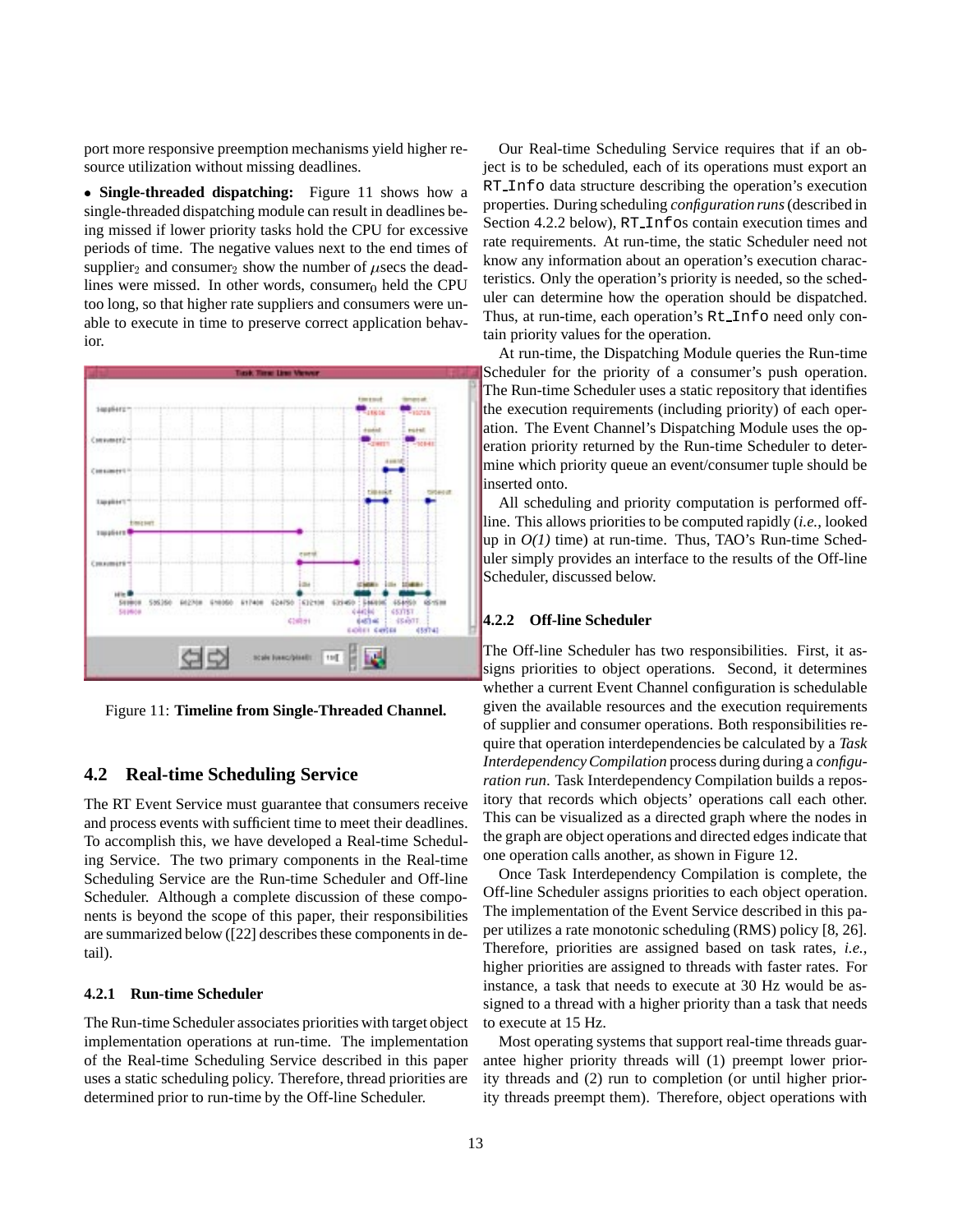![](_page_13_Figure_0.jpeg)

Figure 12: **Scheduling Service Internal Repository.**

higher priorities will preempt object operations with lower priorities. These priority values are computed by the Off-line Scheduler and are stored in a table that is queried by the Runtime Scheduler at execution time.

# **5 Performance Tests**

### **5.1 Utilization Measurements**

For non-real-time Event Channels (*e.g.*, EFD-based), correctness implies that consumers receive events when their dependencies are met (*i.e.*, source/type subscriptions and correlations). Conversely, for real-time Event Channels (*e.g.*, RTUs and real-time threads), correctness implies that deadlines are met. Therefore, correct RT Event Service behavior requires that (1) consumers receive events when their dependencies are satisfied *and* (2) consumers receive these events in time to meet their deadlines.

An important metric for evaluating the performance of the RT Event Service is the *schedulable bound*. The schedulable bound of a real-time schedule is the maximum resource utilization possible without deadlines being missed [25]. Likewise, the schedulable bound of the RT Event Service is the maximum CPU utilization that supplier and consumers can achieve without missing deadlines.

For TAO's Real-time Scheduling Service to guarantee the schedulability of a system (*i.e.*, all tasks meet their deadlines), high priority tasks must preempt lower priority tasks. With RMS, higher rate tasks preempt lower rate tasks.

Each of the RT Event Channel's Dispatching Module strategies support varying degrees of preemption. The EFD and Single-Threaded implementations support no preemption; the RTU implementation supports deferred preemptions; and the multi-threaded version uses OS support for immediate preemption. The goal of the benchmarks described below is to measure the utilization implications of each approach.

The performance tests discussed below were conducted on a single-CPU Pentium Pro 200 MHz workstation with 128 MB RAM running Windows NT 4.0. Test configurations included 3 suppliers and 3 consumers. As shown in Figure 13, the timeline tool can zoom out to show the periodic nature of the test participants.

![](_page_13_Figure_11.jpeg)

Figure 13: **Wide view of test run.**

The view in Figure 13 shows the relative frequencies of the participants. Supplier<sub>2</sub> generates events for consumer<sub>2</sub> at the highest frequency (40 Hz). Likewise, supplier $_1$  generates events for consumer<sub>1</sub> at 20 Hz, and supplier<sub>0</sub> generates events for consumer<sub>0</sub> at 10 Hz.

Figure 14 shows the total CPU utilization achieved (y-axis) by each Event Channel implementation (*i.e.*, multi-threaded, RTU, single-threaded, and EFD), as the workload configuration was changed (x-axis).

More specifically, the x-axis in Figure 14 represents the percentage workload given to the 40 Hz supplier and consumer. For instance, at the 10 percent x-axis column, the 40 Hz supplier and consumer were given relatively small amounts of work (10 percent of the total possible) to perform each iteration (40 times second). Then the workload for the 20 Hz and 10 Hz participants was repeatedly increased (thus increasing overall CPU utilization) until deadlines started to be missed. The maximum utilization achieved was then plotted relative to the y-axis.

As the values along the x-axis increase, the workload of the 40 Hz participants increases and the workload of the 20 Hz and 10 Hz participants decreases. Likewise, for lower values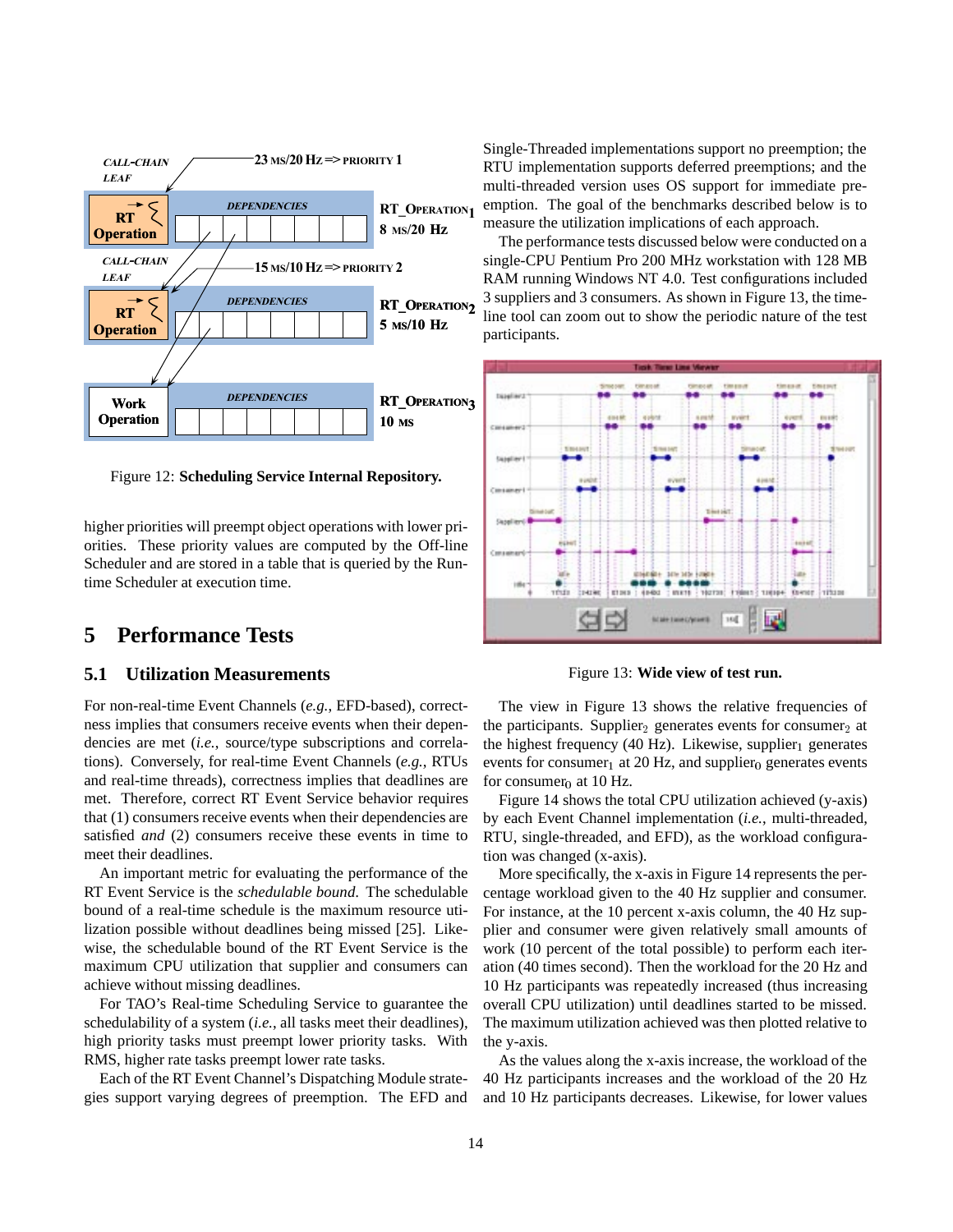![](_page_14_Figure_0.jpeg)

Figure 14: **CPU Utilization for RTU, Multi-Threaded, Single-Threaded, and EFD channel implementation.**

on the x-axis, the workload of the 20 Hz and 10 Hz participants are larger. For each value on the x-axis, the maximum utilization achieved without any missed deadlines was then plotted on the y-axis. The graph in Figure 14 illustrates how the utilization of different channel implementations can vary as the configuration of the system changes.

The results of our performance benchmarks show that the RTU and multi-threaded implementations of the channel achieve approximately 95 percent utilization for all workload configurations. That these implementations fell 5 percent behind the maximum utilization results from the overhead imposed by the Event Channel. Although the RTU and multithreaded implementations performed consistently for all configurations, utilizations for the single-threaded and EFD implementations vary significantly as the workload configurations change. These results show how the increased support for preemption provide greater stability across workloads.

The differences between the single-threaded and EFD channels can be accounted for by the fact that the single-threaded channel provides minimal support for preemption. After each event is propagated to a consumer in the single-threaded channel, the channel's thread (in the Dispatching Module) dispatches the next highest priority event/consumer tuple. Thus, if while an event is being dispatched, a higher priority event/consumer tuple arrives in the channel (*e.g.*, a timeout for a high priority consumer), the new tuple will be dispatched as soon as the currently running event completes.

Alternatively, when a supplier generates an event in the EFD channel, it is dispatched immediately to all consumers. If the EFD channel is dispatching an event to consumers when a timeout occurs for a higher priority consumer, the timeout will not be dispatched until all other consumers have completed. In the single-threaded channel, the timeout would be dispatched after the next consumer completed. The EFD's semantics increase the chances of missed deadlines and consequently reduce utilization.

It is also instructive to note that the single-threaded implementation performs optimally when the workload of 40 Hz participants is the greatest. For higher x-axis values, the workload of the 20 Hz and 10 Hz participants is lower. This reduces the demand for preemption since lower priority suppliers and consumers only use the thread of control for a very short time (since they are doing less work). Therefore, the graph shows that as the demand for preemption decreases (x values become greater), the lack of support for preemption becomes less cru-100cial.

#### **5.2 Latency Measurements**

Another important measure of Event Channel performance is the latency it introduces between suppliers and consumers. To determine Event Channel latency, we developed an Event Latency Test. This test timestamps each event as it originates in the supplier and then subtracts that time from the arrival time at the consumer to obtain the end-to-end supplier  $\rightarrow$  consumer latency. The consumer does not do anything with the event other than to keep track of the minimum, maximum, and average latencies.

The Minimum Event Spacing Test looks at the average event delivery time for all of the events that a supplier delivers to its consumers. As before, consumers do not do anything with events that are pushed to them. The average event delivery time includes the event interval (spacing) and Event Channel overhead. Ideally, it should be as close as possible to the event interval. As the event interval is reduced, however, the Event Channel overhead starts to become significant. This test finds that minimum event interval.

These tests were run on a Sun UltraSPARC 2 with two 167 Mhz CPUs, running SunOS 5.5.1. The Event Channel and test applications were built with  $g++ 2.7.2$  with  $-02$  optimization. Consumers, suppliers, and the Event Channel were all co-located in the same process to eliminate ORB remote communication overhead. Furthermore, there was no other significant activity on the workstation during testing. All tests were run in the Solaris real-time scheduling class, so they had the highest software priority (but below hardware interrupts) [13].

With the single-threaded Event Channel, we measured a best-case supplier-to-consumer latency of  $\sim 90$   $\mu$ secs. "Bestcase" refers to a single supplier and single consumer registered with Event Channel. The supplier received a timeout every 250 milliseconds and then sent a timestamped event to the consumer. As the number of suppliers and/or consumers increased, the latency increased as well, as shown in Table 1.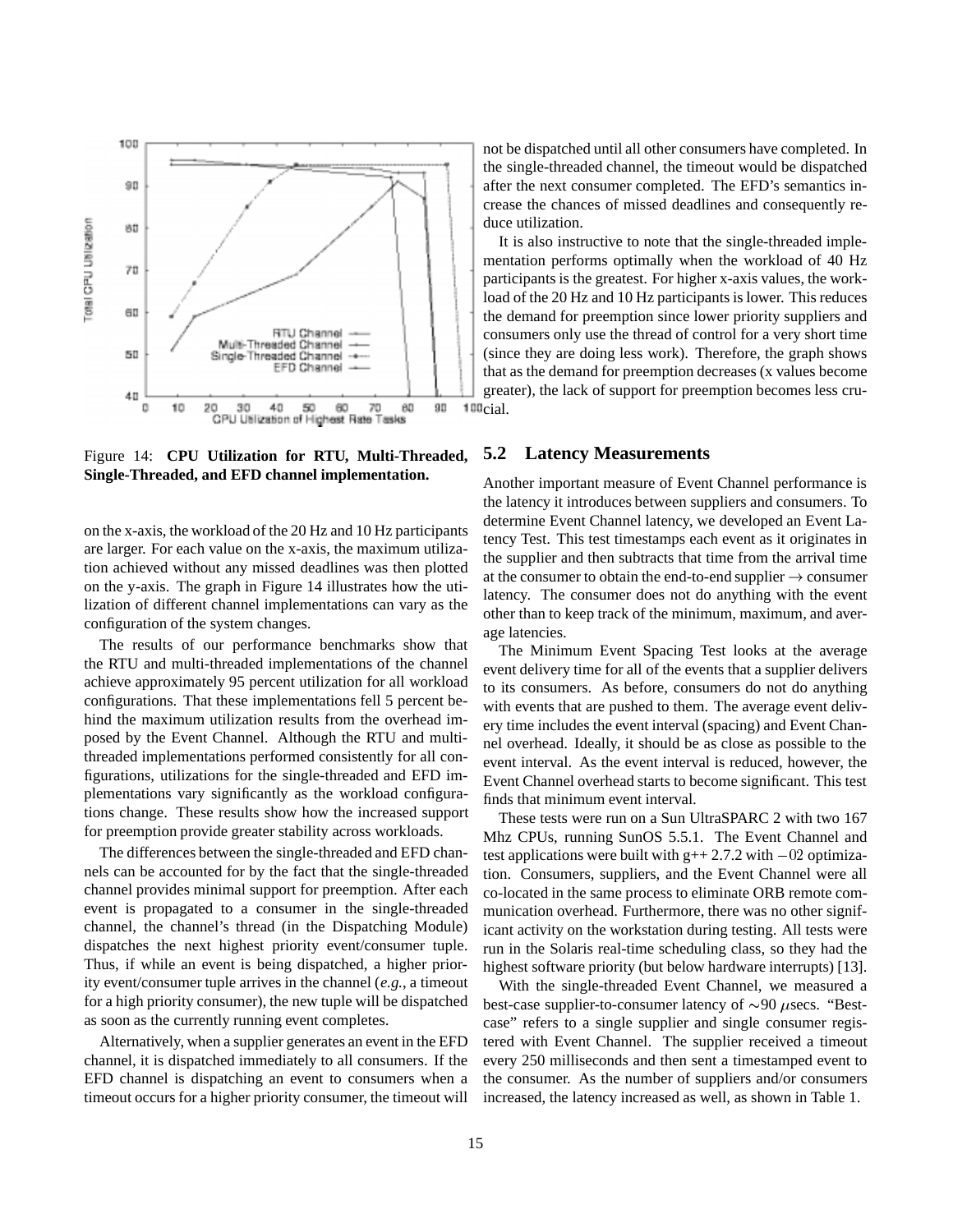|                |           |        | Average    |                       |                      |  |
|----------------|-----------|--------|------------|-----------------------|----------------------|--|
|                |           |        | per Event, | Latency, $\mu$ sec    |                      |  |
| Suppliers      | Consumers | Events | millisec   | <b>First Consumer</b> | <b>Last Consumer</b> |  |
|                |           | 100    | 250.035    | 90                    |                      |  |
|                | 10        | 100    | 250.057    | 331                   | 603                  |  |
|                | 50        | 100    | 250.050    | 1247                  | 2073                 |  |
| $\mathfrak{D}$ |           | 100    | 250.203    | 197                   |                      |  |
| っ              | 10        | 100    | 250.587    | 337                   | 531                  |  |
| $\mathfrak{D}$ | 50        | 100    | 250.379    | 1250                  | 2330                 |  |
| 50             |           | 100    | 251.117    | 393                   |                      |  |
| 50             | 10        | 100    | 250.859    | 473                   | 1831                 |  |
| 50             | 50        | 100    | 250.626    | 501                   | 2092                 |  |
| 50             | 50        | 1000   | 250.074    | 356                   | 1020                 |  |

Table 1: **Event Latency,** *usecs***, Through Event Channel, 250 millisec Event Interval.** 

Under these conditions, the average event delivery time was comparable to the event timeout interval of 250 milliseconds. The supplier timeout value was progressively reduced to find the point at which the Event Channel overhead significantly affected the average delivery time. That timeout interval was  $\sim$ 20 millisec; below that value, the average event delivery time increased significantly.

We have investigated optimizations for this Event Channel implementation to improve these performance numbers. Probes were inserted to track the progress of an event through the Event Channel components. The detailed latency breakdown is shown in Table 2.

Table 2: **Breakdown of Event Latency.**

| <b>Event Channel Operation</b>                    | Time, $\mu$ sec |  |
|---------------------------------------------------|-----------------|--|
| delivery to Supplier Module (thru Supplier Proxy) | 5.4             |  |
| delivery to Subscription Module                   | 0.9             |  |
| <b>Subscription Module:</b>                       |                 |  |
| push_source                                       | 7.9             |  |
| push_source_type: Correlation Module              | 34.8            |  |
| push source type: Dispatching Module queuing      | 7.9             |  |
| dispatch (dequeue) the event                      | 29.7            |  |
| decode the event                                  | 0.9             |  |
| deliver event to consumer proxy                   | 6.4             |  |
| push event to consumer                            | 3.4             |  |
|                                                   |                 |  |
| total                                             | 97.3            |  |

The probes measure the time spent by an event in each of the major Event Channel components shown in Figure 6. Most of the time is spent in the Subscription Module. Therefore, we inserted additional probes into it to precisely pinpoint its latency contribution. The two operations, push source and push source type, correspond to consumer event registration for events from a particular supplier and for events from a particular supplier of a specified type, respectively.

In the Latency Test, the consumers registered only for events from a particular supplier of a specified type. So, the time spent in push\_source was not used to deliver the event. Additional probes were inserted into push\_source\_type. They show the time spent in the major Event Channel components that contribute to actual event delivery, in this case.

Performance analysis revealed the following potential areas for improvement:

- Bypassing the Correlation Module for uncorrelated events;
- Optimizing internal data structures (there is a fixed-size table that, when initialized, constructs each of its slots individually whether or not they will be used);
- Eliminating dynamic allocation and deallocation;
- Streamlining the Dispatching Module to bypass queueing when possible. There are some cases when the Dispatching Module queuing can be eliminated. For example, if the supplier thread has the same priority as the target consumer, and there are no events queued for that priority, the supplier thread can be used to dispatch the event.

To estimate the event latency with these optimizations applied, we developed the estimated latency breakdown shown in Table 3

This estimate is based on removal of the overhead of "unused" subscriptions, (*e.g.*, push source for a push source type message), and the overhead of correlation when not used.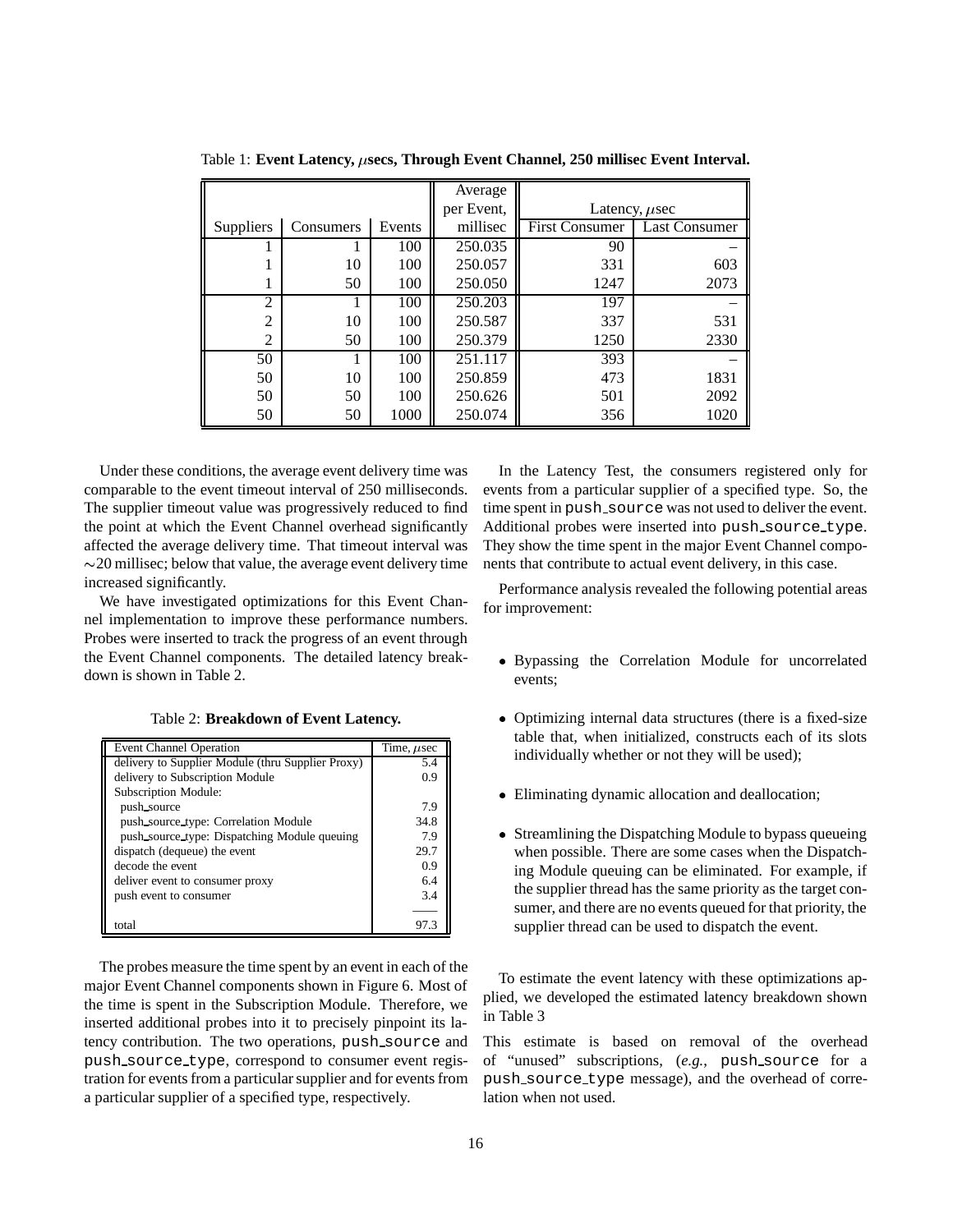Table 3: **Estimated Breakdown of Optimized Event Latency.**

|                                                    | Estimated       |
|----------------------------------------------------|-----------------|
| <b>Event Channel Operation</b>                     | Time, $\mu$ sec |
| Subscription module delivery (thru Supplier proxy) |                 |
| Subscription module                                |                 |
| Dispatching Module enqueue                         |                 |
| check env                                          |                 |
| Dispatching Module dequeue                         | 30              |
| delivery to Consumer (thru Consumer proxy)         | 10              |
|                                                    |                 |
| total (estimated)                                  |                 |

# **6 Evaluating the Use of OO for Realtime Systems**

While applying OO technologies to real-time systems we encountered two issues regarding polymorphism that threatened to compromise the predictability and performance of our systems. This section briefly discusses each of the issues and how our systems address the potential problems.

#### **6.1 The Cost of Dynamic Binding Mechanisms**

Since our systems are developed using C++, dynamic binding is implemented via virtual method tables (VFTs). As a result, compilers can implement highly optimized virtual method call mechanisms that impose constant-time overhead. These algorithms typically involve loading the *this* pointer, adjustment of the *this* pointer (for multiple inheritance), lookup of the method offset in the VFT, and final calculation of the address before invoking the method. However, these steps still have bounded completion times allowing predictable virtual method call performance regardless of the degree of inheritance used by applications.

We measured the cost of virtual method calls on these platforms: VxWorks 5.3.1 on a 60 MHz Pentium with Cygnus  $g++$ 2.7.2-960126, VxWorks 5.3.1 on a 200 MHz Pentium with GreenHills 1.8.8, VxWorks 5.3.1 on a 200 MHz PowerPC with GreenHills 1.8.8D, Solaris 2.5.1 on a dual-CPU 168 MHz Sun UltraSPARC 2 with  $g++ 2.7.2$ , Irix 6.4 on a dual-CPU 180 MHz SGI Origin200 with SGI C++ 7.10, and Windows NT 4.0 on a 200 MHz PentiumPro with Microsoft Visual C++ 5.0. As shown in Table 4, a virtual method call costs roughly 2 to 5 times that of a global function or non-virtual method call.

While these ratios seem high, for some platforms, the absolute time penalty (relative to a global function call) for a virtual method call was less than  $0.6 \mu$ sec on the tested platforms. Our experience has been that this is not an impediment to real-time system performance, though we avoid virtual methods where not needed. Furthermore, modern compilers implement strategies for replacing indirect virtual method calls with direct nonvirtual calls [27]. The results for the IRIX  $C_{++}$  and Microsoft VC++ compilers indicate well-optimized virtual method calls.

#### **6.2 The Cost of Polymorphism**

Polymorphism facilitates run-time changes in object behavior. Real-time systems often require predictable behavior of all components. Initially, the flexibility of polymorphism seems to be at odds with the requirement for real-time predictability. We resolved this issue using the Off-line Scheduler discussed in Section 4.2. Since scheduling is performed off-line, all objects and operations must be known in advance. Therefore, it is the responsibility of the Off-line Scheduler to determine whether a particular system configuration will meet all of its deadlines. As a result, when a virtual method is called at runtime, the system is not concerned with the actual implementation being invoked. The Off-line Scheduler has already guaranteed that its deadline will be met, based on the published parameters of each schedulable operation.

One advantage of our approach is that operation invocations only pay the overhead of the C++ virtual method call. If the schedule was not determined off-line, a run-time (dynamic) scheduler would need to intercede before any abstract operation was invoked, which incurs additional overhead. For instance, if a rate monotonic scheduling policy is used, the scheduler must determine the rate that each object operation executes in order to calculate its priority. Furthermore, this type of dynamic scheduler must make some type of guarantee, either weak or strong, that deadlines will be met.

One way a scheduler could make strong guarantees is to perform admission control, which permits operations to execute when the necessary resources are available. Admission control requires that object operations export execution properties such as worst-case execution time. Alternatively, the scheduler might implement a weaker, "best-effort" admission policy. For example, if an Earliest Deadline First policy is used, object operations with the nearest deadlines are given priority over operations with later deadlines. Such a policy would require that object operation deadlines be exported or calculated by the scheduler. This type of support for dynamic scheduling can incur significant overhead, and thus decrease effective resource utilization. As a result, dynamic scheduling solutions are sometimes not viable solutions for systems with hard deadlines and constrained resources.

Since all objects and operations in TAO's Real-time Event Service are determined off-line, one could argue that no real polymorphism exists. Although this is true to a certain extent, there are more benefits to dynamic binding than just changing behavior at run-time. In particular, we found that the ability to develop components independently of applications that use them significantly increases the potential for reuse in the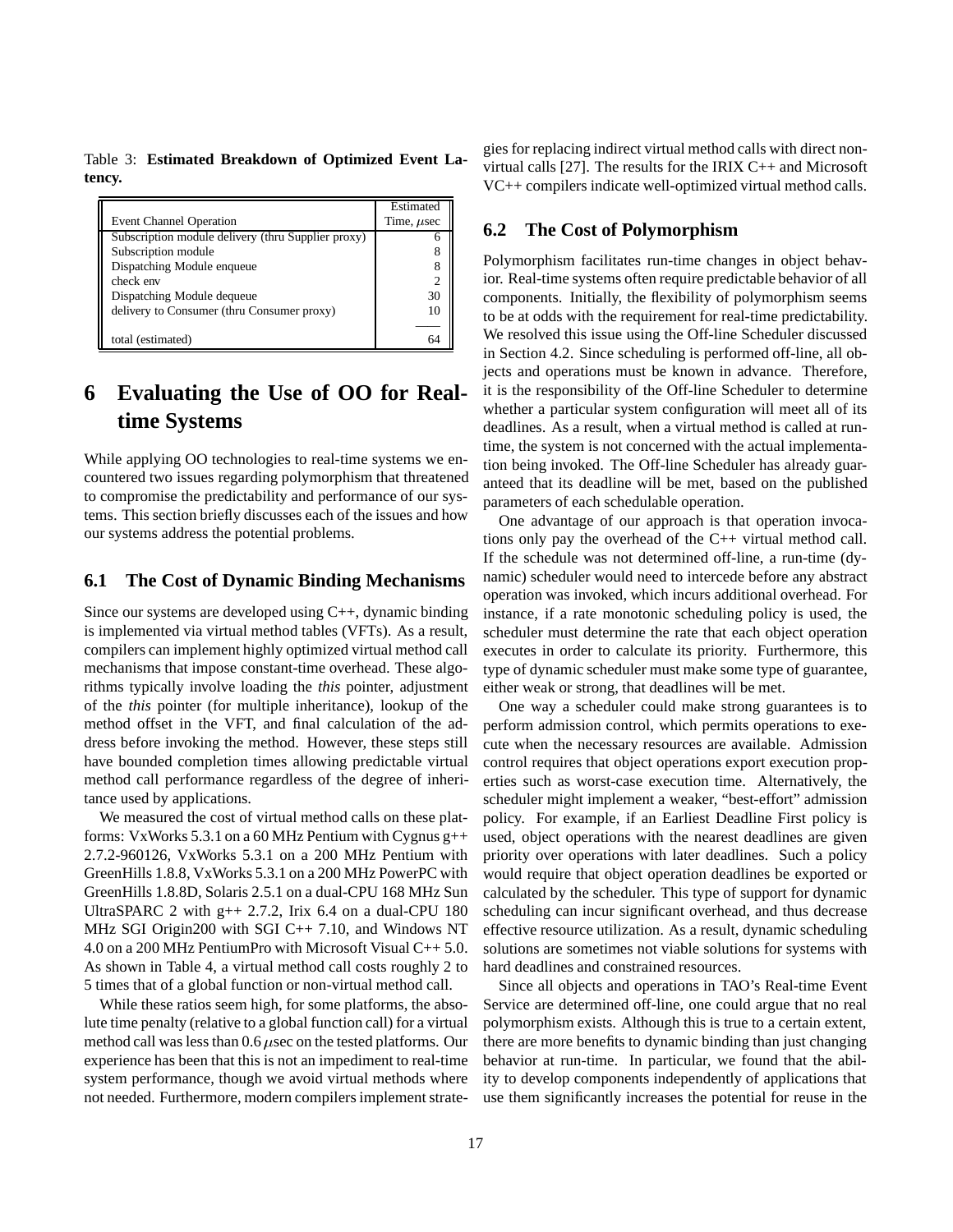|                                | Call time, $\mu$ sec |             |         | ratio                  |             |  |
|--------------------------------|----------------------|-------------|---------|------------------------|-------------|--|
|                                | Global               | Non-Virtual | Virtual | Virtual to             | Virtual to  |  |
| Platform                       | Function             | Method      | Method  | <b>Global Function</b> | Non-Virtual |  |
| $VxWorks/g++/60 MHz$ Pentium   | 0.300                | 0.450       | 0.900   | 3.0                    | 2.0         |  |
| VxWorks/GHS/200 MHz Pentium    | 0.174                | 0.358       | 0.542   | 3.1                    | 1.5         |  |
| VxWorks/GHS/200 MHz PowerPC    | 0.021                | 0.021       | 0.068   | 3.2                    | 3.2         |  |
| Solaris/g++/168 MHz Ultrasparc | 0.069                | 0.061       | 0.173   | 2.5                    | 2.8         |  |
| IRIX/CC/180 MHz SGI Origin200  | 0.061                | 0.061       | 0.084   | 1.4                    | 1.4         |  |
| NT/MSVC++/200 MHz Pentium      | 0.030                | 0.035       | 0.035   | 1.2                    | 1.0         |  |

Table 4: **Cost of Virtual Method Calls**

avionics domain. For instance, since the Event Channel pushes to abstract PushConsumer interfaces, the code for the Event Channel remains decoupled from the number and type of application PushConsumer objects.

## **7 Concluding Remarks**

The CORBA COS Event Service provides a flexible OO model where Event Channels dispatch events to consumers on behalf of suppliers. TAO'S Real-time Event Service described in this paper augments this model with Event Channels that support source and type-based filtering, event correlations, and realtime event dispatching. TAO's Event Channels can be configured with multiple scheduling policies (*e.g.*, rate monotonic scheduling and earliest deadline first) by configuring different Run-time Scheduler strategies. Similarly, channels can be built with varying levels of support for preemption by configuring different Dispatcher preemption strategies (*e.g.*, EFD, single-threaded, RTU, and real-time thread Dispatchers). This flexibility allows applications to adapt their scheduling and dispatching policies to obtain optimal utilization for different application requirements and platform resource characteristics.

Our performance results demonstrate that dispatching mechanisms with finer-grained support for preemption yield more consistent CPU utilization across different application configurations. These results also indicate that the dynamic binding mechanisms used by our C++ compilers are not fundamentally at odds with the deterministic execution behavior required by real-time applications. In addition, our results illustrate that it is feasible to apply CORBA Object Services to develop real-time systems. TAO's Real-time Scheduling Service architecture was submitted as a response to the OMG Real-time Special Interest Group *Request for Information* on Real-time CORBA [22].

The current implementation of TAO's Real-time Event Service is written in C++ using components from the ACE framework [21]. ACE is a widely used communication framework that contains a rich set of high-performance components. These components automate common communication software tasks such as connection establishment, event demultiplexing and event handler dispatching, message routing, dynamic configuration of services, and flexible concurrency control for network services. ACE has been ported to a variety of real-time OS platforms including VxWorks, Solaris, Win32, and most POSIX 1003.1c implementations.

The RT Event Service is currently deployed at McDonnell Douglas in St. Louis, MO, where it is being used to develop operation flight programs for next-generation avionics systems.

## **8 Acknowledgments**

This work was funded in part by McDonnell Douglas Aerospace (MDA). We gratefully acknowledge the support and direction of the MDA Principal Investigator, Bryan Doerr. In addition, we would like to thank Brian Mendel for designing and implementing the single-processor ORB that was used for our Event Channel tests, and Seth Widoff for building the Java visualization tool that generated the time lines shown in Sections 4 and 5.

## **9 References**

## **References**

- [1] Object Management Group, *The Common Object Request Broker: Architecture and Specification*, 2.2 ed., Feb. 1998.
- [2] S. Vinoski, "CORBA: Integrating Diverse Applications Within Distributed Heterogeneous Environments," *IEEE Communications Magazine*, vol. 14, February 1997.
- [3] D. C. Schmidt, A. Gokhale, T. Harrison, and G. Parulkar, "A High-Performance Endsystem Architecture for Real-time CORBA," *IEEE Communications Magazine*, vol. 14, February 1997.
- [4] Object Management Group, *CORBAServices: Common Object Services Specification, Revised Edition*, 95-3-31 ed., Mar. 1995.
- [5] R. Rajkumar, M. Gagliardi, and L. Sha, "The Real-Time Publisher/Subscriber Inter-Process Communication Model for Distributed Real-Time Systems: Design and Implementation," in